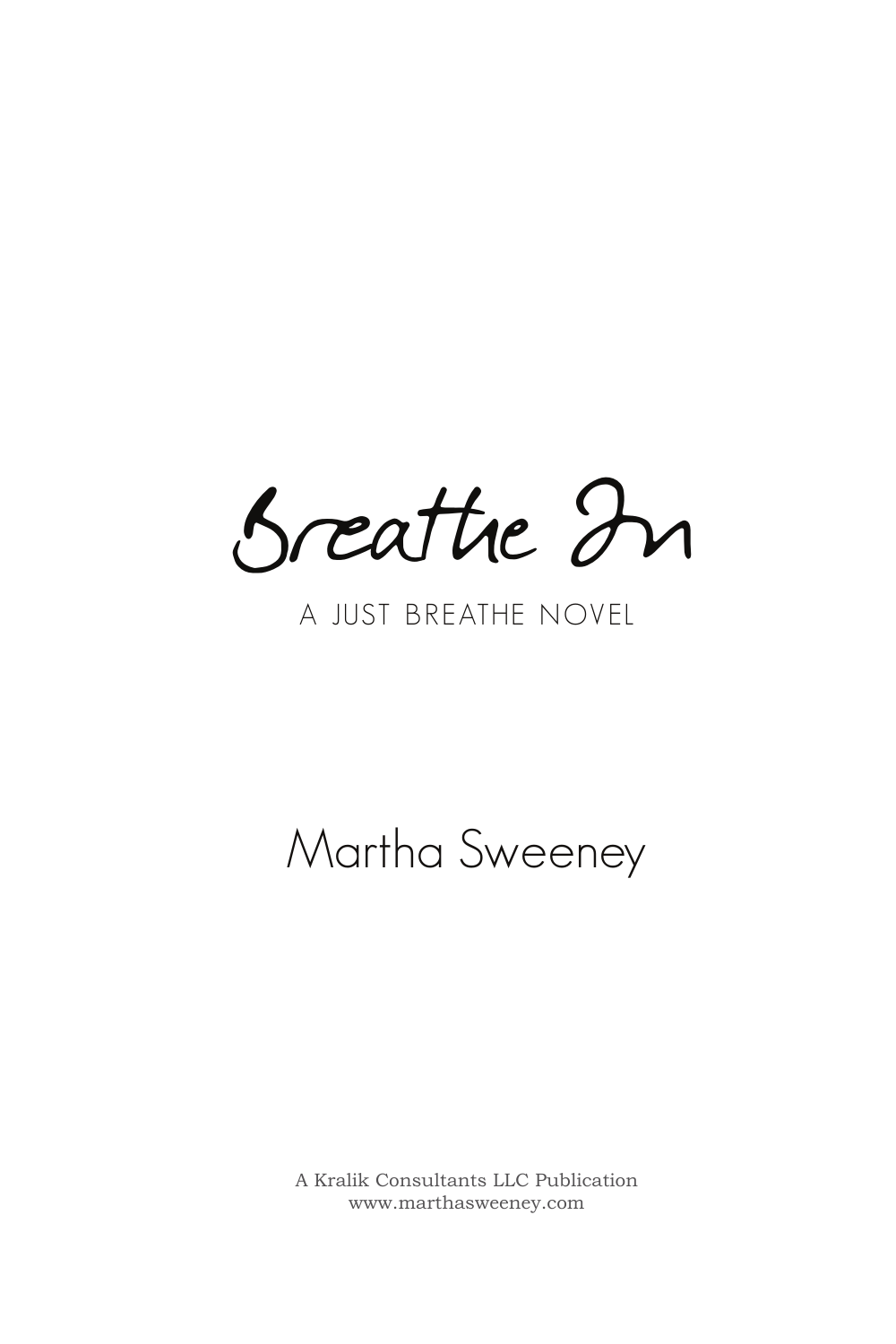$B$ reathe  $2n$  (Just Breathe #1) written by Martha Sweeney Copyright © 2015 Martha Sweeney Publishing 2015 Kralik Consultants LLC

Copy Editors: Martha Sweeney & Thomas Sweeney Cover Design: Martha Sweeney Interior Design and Formatting: Martha Sweeney & Thomas Sweeney

All rights reserved. This book was self-published by the author, Martha Sweeney, under Kralik Consultants LLC. No part of this book may be reproduced in any form by any means without the express written permission of the author. This includes reprints, excerpts, photocopying, recording, or any future means of reproducing text and stories.

If you would like to do any of the above, please seek permission first by contacting the author at: **www.marthasweeney.com**

**Connect with Martha Sweeney online:**

**Facebook:** www.facebook.com/AuthorMarthaSweeney **Twitter:** @MSweeney Author **Instagram:** www.instagram.com/MarthaSweeneyAuthor YouTube: www.youtube.com/c/MSweeney **Pinterest:** www.pinterest.com/MSweeneyAuthor **Google+:** plus.google.com/+MSweeney **Goodreads:** www.goodreads.com/MarthaSweeney

Published in The United States by Kralik Consultants LLC ISBN: 978-0-9862272-4-0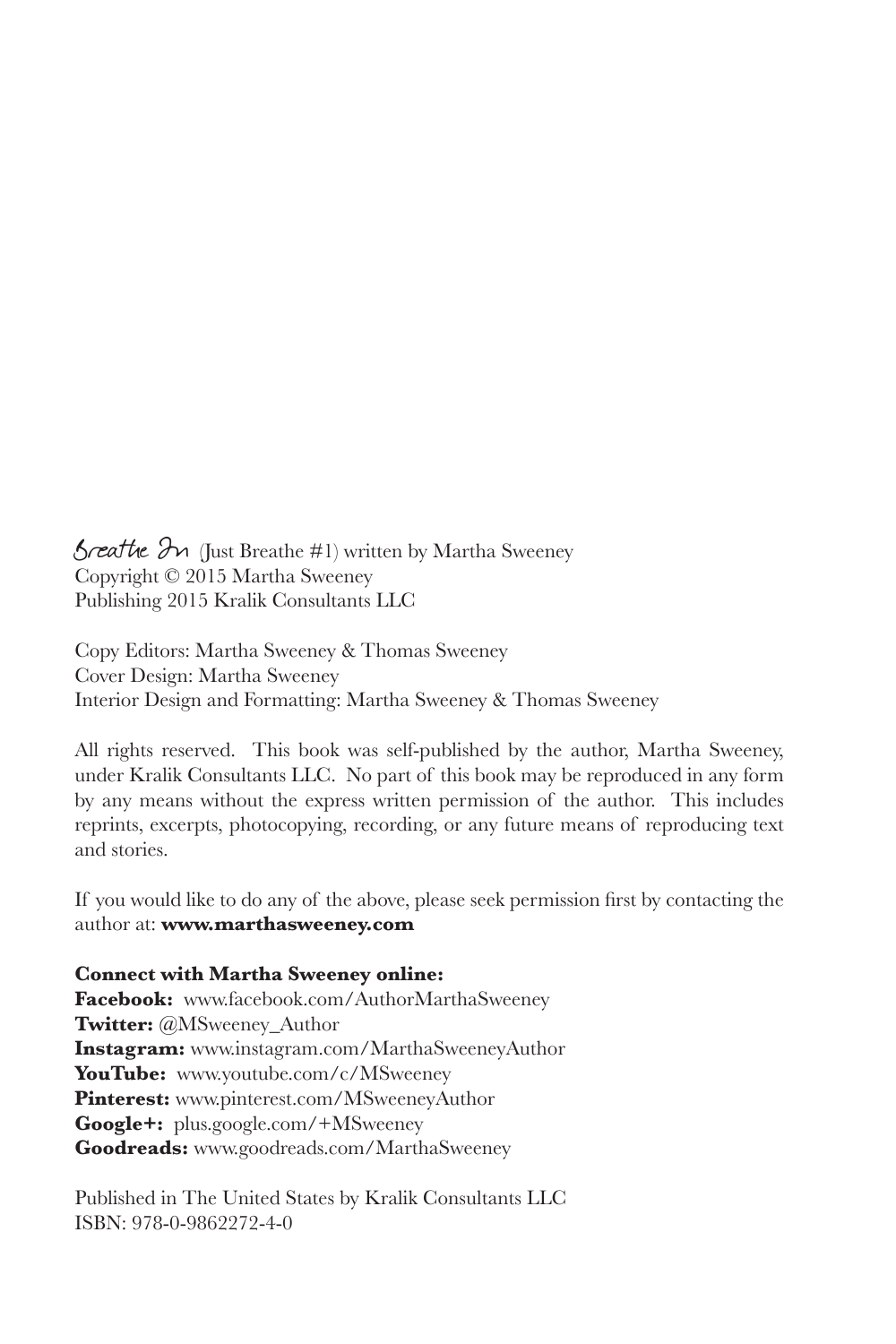Titles by Martha Sweeney

### *The Just Breathe Series*

Breathe In Breathe Out Just Breathe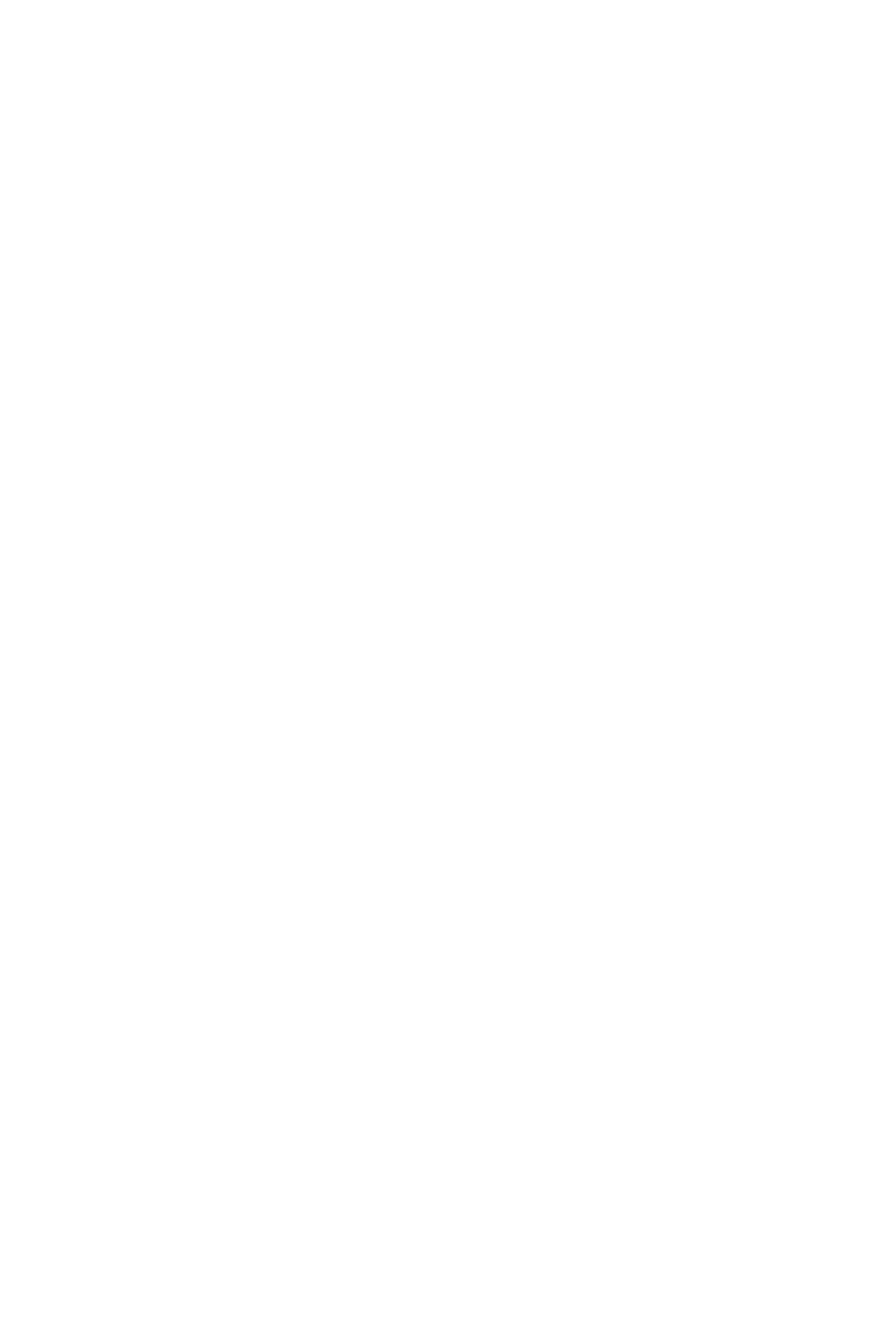Acknowledgements:

Thank you, my best friend, my partner, my lover, the love of my life, my husband, Thomas Sweeney, for our relationship that others look at and wonder how we do it. Here's to our love, our laughter and our weird kookiness as we continue this wonderful journey we call life. May others find and enjoy the kind of love we share. I love you!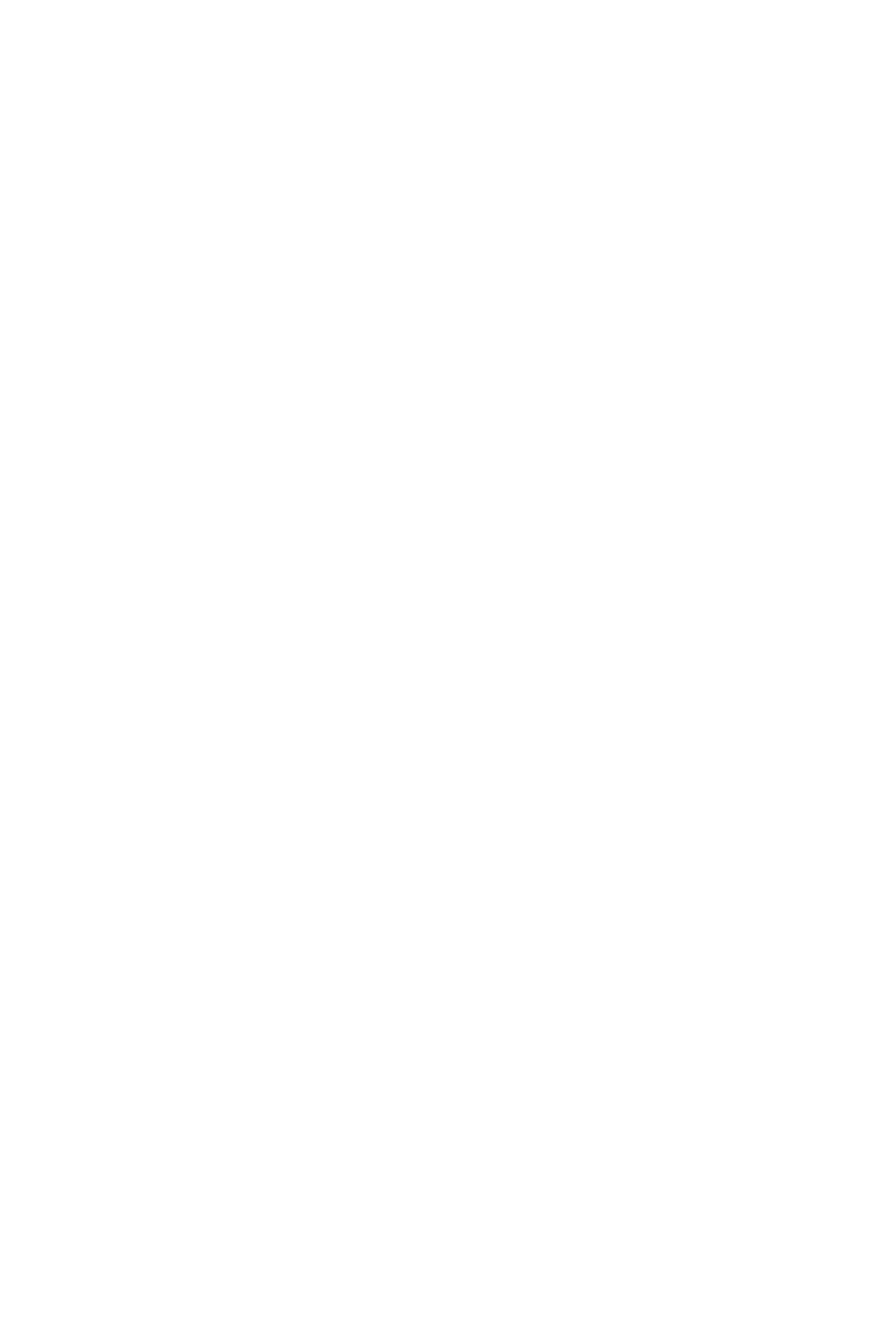Breathe In

www.marthasweeney.com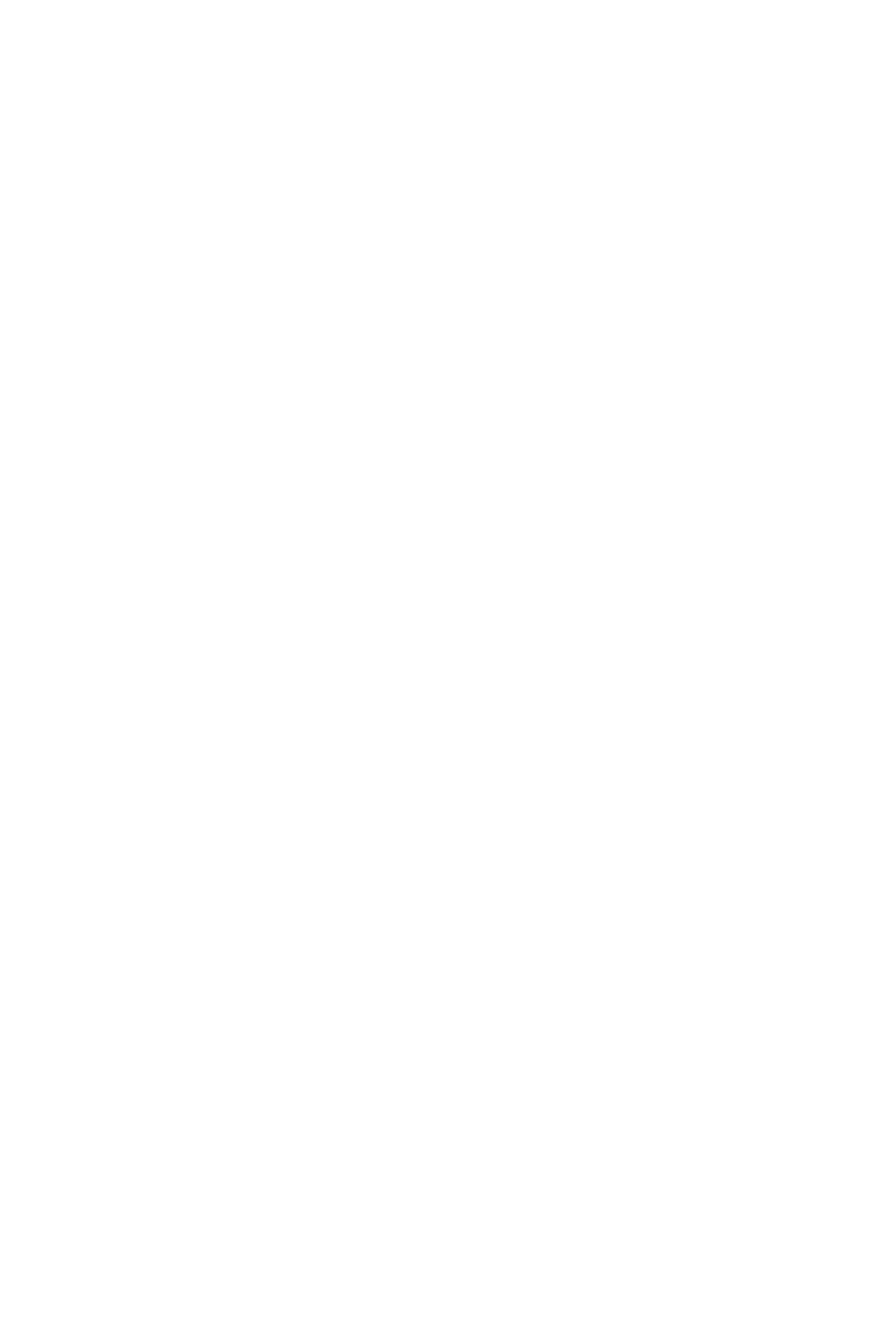## One

 $\Delta$  s I attempt to lift my heavy eyelids, I discover a hazy darkness surrounding me. Blinking slowly several times, my half-opened eyes won't focus to give me any clear indication of what's around me and where the blurry, flashing lights above are coming from. My body feels heavy. Still unable to open my eyes all the way, I perceive that I'm laying down somewhere. A cool dampness near my left cheek reveals itself as a slight gust of air brushes past my face. Sliding my right arm up the side of my body like a snake, my fingers creep to my lips. Drool — or, at least I hope so.

Two large and oddly shaped figures materialize in front of me. They are so close, only a foot or two away. Voices suddenly emanate from the now more defined silhouettes. Their speech sounds muffled and trails off into the distance even as I try to concentrate on their words. Who are they? What are they saying? Why can't I understand them? One of the voices almost sounds feminine.

Another indistinguishable sound gradually becomes more apparent as it grows louder and the ringing in my ears subsides. It's the engine of a car. My brain finally starts to put the fuzzy pieces of evidence together. I must have fallen asleep in the back seat. A familiar smell creeps into my nose that reassures me — my mother's perfume.

"Mom?" my throat squeezes out in a raw, breathy, hoarse tone.

"We're almost home, dear," her voice replies in a low, sluggish tone.

I internally smile at her comforting words, though her voice sounds peculiar.

A sudden rush of nervousness enters my belly. The car feels as if it's flying down the road like a rocket ship as the speed of the flashing lights zooming above my head all blur into one.

"Mom," I try to shout, but not a single sound escapes my mouth this time. Confused, I try again. "Mom!"

She doesn't hear me. I don't hear me.

A single, bright white light races towards us, growing larger by the second. My mother turns her head towards me smiling. Why doesn't she hear me? How does she not see the light?

Again, with all my might. "Mom . . . !" my voice trails in my head like a deafening siren, stabbing my ears like a knife.

Time stops in this very moment. I can see everything with perfect clarity as I stare in horror into my mother's eyes. My mouth is left open, still screaming without a sound. I can't hear anything except a piercing ring that echoes in my body. Why can't she hear me? Why doesn't she see the terrified look on my face?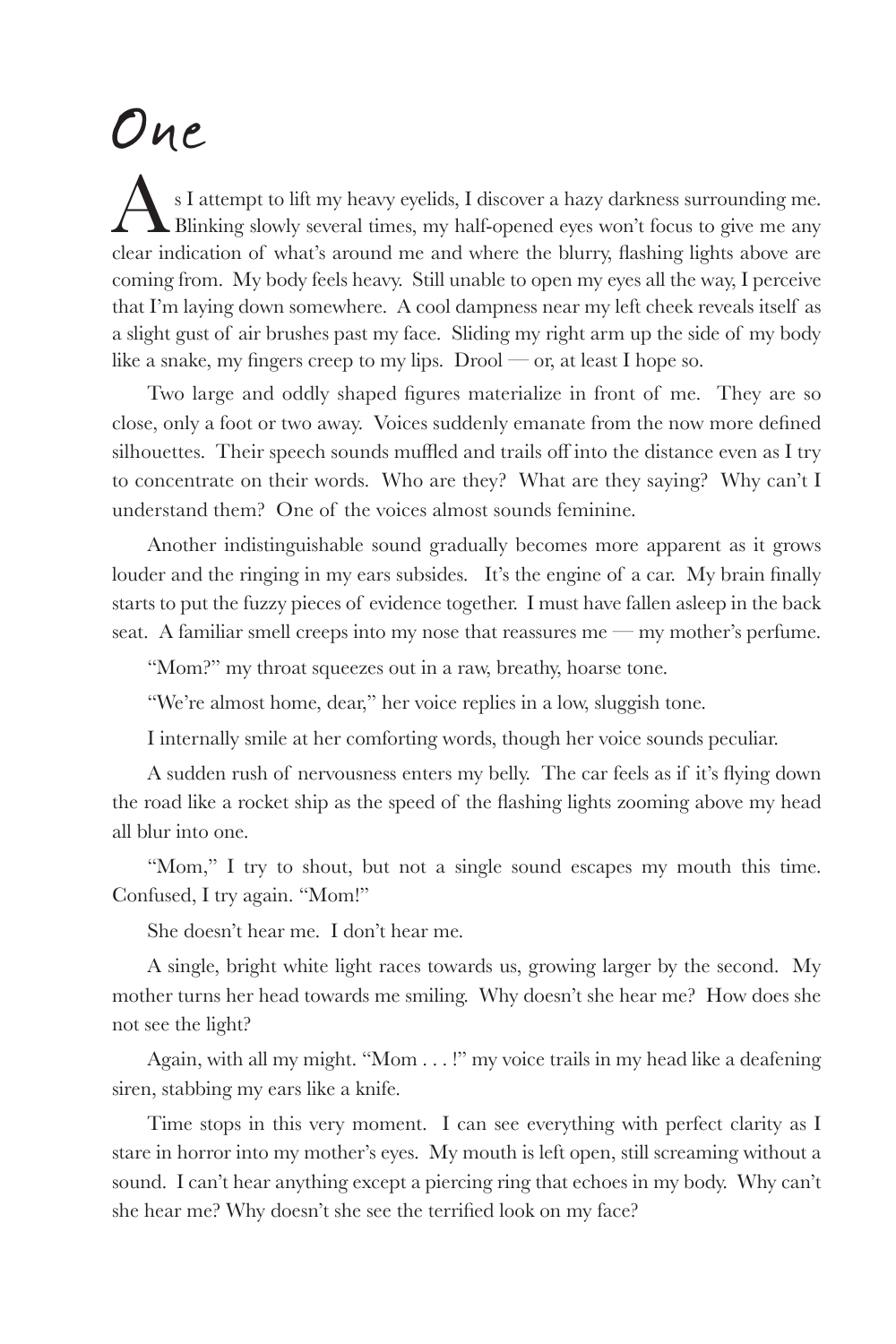My body lurches backward as I attempt to scramble to grab my mother and I suddenly become paralyzed. Then, it happens all at once — I hear the sound of metal hitting metal as it wraps itself around and around. I watch my parents' bodies hurling forward toward the oncoming truck, bouncing around like ping pong balls, getting dented with each blow.

My heart is filled with terror as I desperately try to yell one more time, "Mom . . . !"

Jerking awake, I shout out in despair. The pounding of my heart and heaving of my lungs is only matched by the shaking that racks my body. Whimpers of a dog and the gift of warm, wet licks on my chin and neck draw my attention. Sadie is consoling me. It was just a dream. Yes, just a dream.

Wrapping my arms around Sadie's neck allows me to regain my composure. Mortified, a tear rolls down my right cheek. It wasn't just a dream  $-$  it's my mind's attempt to reconcile the death of my parents, even though I can't recall anything.

It's a nightmare that I haven't had in quite some time. It shouldn't surprise me for all the times I've dreamt it, but it does since I don't wake up like that lately near as often. I used to start every morning that way. Now, not so much. Yet, when it does happen, the effect is still the same.

I've been haunted by this vision since the day I regained consciousness in the hospital. Thrashing my body around and pulling out the I.V. the first time caused the hospital staff to sedate and strap me to the bed. It took four more times of the nightmare, plus heavy medication, before my mind and body finally became sedentary and numb enough to allow me to recognize where I was, the devastating pain I felt all over and in my heart, and that the memory was real.

It's not easy to find out from a stranger that your parents died in the horrific vision that keeps reoccurring in your head each time you sleep.

Well, there's no way I'm going back to sleep now, not that I ever did after having that dream.

Kissing the top of Sadie's head before looking directly at her, I half-heartily smile and say, "Looks like it's an extra early morning for us, girl."

Sadie's mouth drops open and her tongue flops out as a sign of relief.

"Who's hungry?"

She licks my chin two more times knowing the meaning of those words and jumps off the bed in excitement. Stopping in the doorway, Sadie looks over her shoulder at me to see if I'm following yet.

"I'm coming, I'm coming . . ." I retort as I slide my legs to the side of the bed, stretch my arms up and yawn.

I prepare Sadie's meals a few days in advance based on what I've picked up at the store, farmers market or had delivered. Her diet consists of all raw meats, fruits,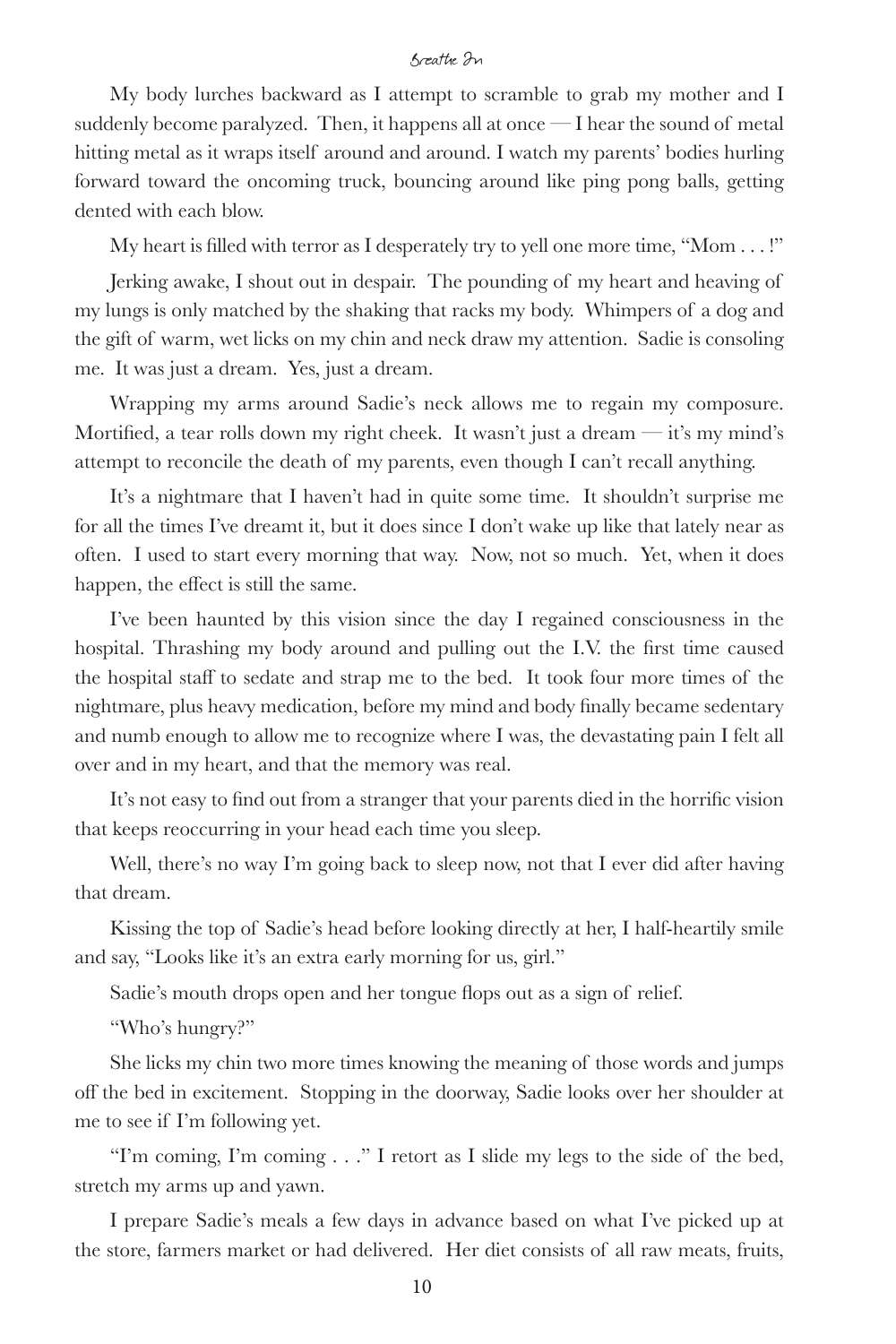#### Chapter One

veggies and/or seasonings. On occasion, I get her fresh beef or bison bones to chew on. Only the best for my little Sadie. Grabbing a glass container from the fridge, I dump the contents into Sadie's food bowl and add some turmeric and dried basil for extra flavoring and nutrition.

While Sadie eats, I mix and gulp down my morning routine of water with bentonite clay. There's nothing like cleansing the body before a yummy organic smoothie followed by a vigorous workout. To most, I'm a health nut. My two best friends tease me sometimes at how strict I am with my eating habits. I love food, don't get me wrong, but I love good food and I only eat the best.

I relieve myself before taking Sadie out. She follows me to the bathroom with her leash in tow as if that speeds up the process. Sadie doesn't really need the leash, it's more for the community. The apartment complex likes dogs. They allow pets in the buildings, but because others can't train their own animals properly, which caused an incident, all pets have to be leashed. Even if this rule wasn't in place, most of my neighbors would freak out if they didn't see Sadie on a leash. For starters, I'm a very quiet and private person. They don't know me and my ability to control Sadie. Second, Sadie is a pure breed pit bull. Her breed has a bad wrap for being vicious; a result due to the lack of competent owners only.

Once outside our gated apartment community, the cool winter air nips at my fingers as I unhook Sadie's leash. She stays close to my heels on my right side as we walk to the corner before crossing the street in front of the park. Sadie is trotting with excitement, but remains reserved. It's a part of her demeanor. She's a playful, loving, yet protective three-year-old. I wouldn't have her any other way.

On the edge of the grass, Sadie waits for my command to run. She would never run or leave my side in public unless I give her the signal. I sign for her to go and she takes off to the closest tree to relieve herself. She stays nearby sniffing, watching and waiting for me as I clean up after her. It's too early for the kids to be out playing on the jungle gym, so Sadie is left to playing catch with her favorite natural rubber ball until she tires.

Even in late winter, California is still beautiful and nowhere near as cold as the East Coast. I don't miss the gloomy Spring and Autumn days, cold, bitter Winters or humid Summers. California is home now and has been since I was sixteen. I love how quiet Pasadena is at four o'clock in the morning.

After a long morning exercise session for Sadie, I'm back in my two bedroom apartment with Sadie sitting on the kitchen floor watching me prepare my smoothie, hoping that I might drop something as she gnaws on her naturally harvested deer antler. Her head bounces between my hands and the floor. She wouldn't go after food even if it did drop. Sadie would just wait patiently until I told her to eat it. She's too cute. As I drink my breakfast, a smoothie consisting of banana, strawberries,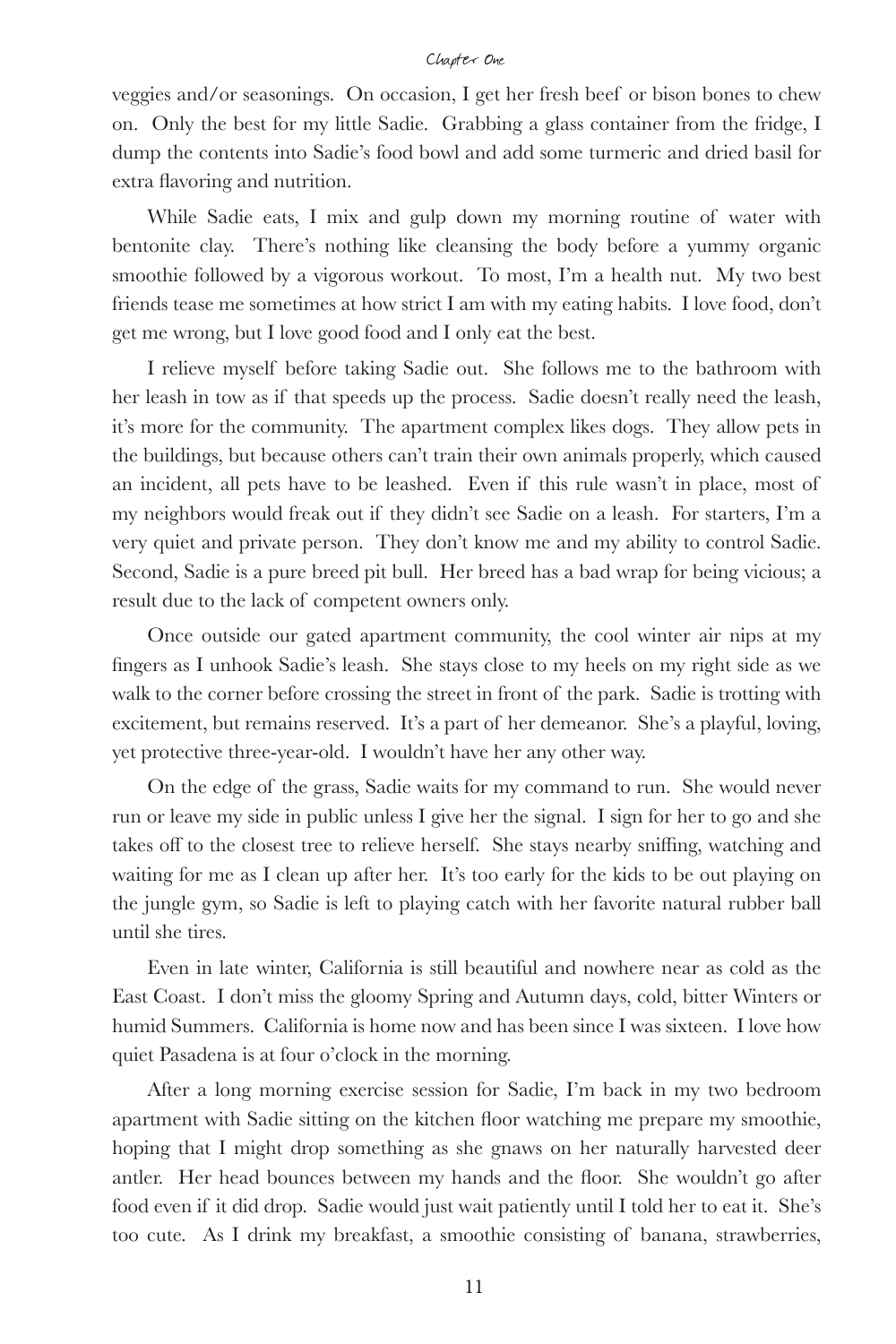blueberries, mango, coconut milk, turmeric, cinnamon, and a raw egg, I plop myself down in front of my computer to check emails as Sadie lays at my feet. I love working from home. It makes things so much easier. No LA traffic. No distractions. Well, no distractions other than Sadie, but she's always a welcome distraction. Once I finish checking my emails, I start my workout music playlist and then clean out my cup. Time to stretch and rebound.

I work out longer than usual. Ok, it's not unusual on the days I wake up like I did today, but it's not as common as it used to be. Finally physically drained after about an hour, I stretch again. Sadie decides she needs some attention and lays across my right leg within a few seconds of me getting on the floor. Her full weight is on me and I can't help but laugh.

Reluctant to check the time, I roll my eyes when I find out that it is still very early. Well, not too early for me, but early for most people, including my best friend Jared. I don't think Jared has ever been up this early in the morning, ever, unless he's been up all night and never went to sleep. I decide to text Jared a happy *good morning sunshine* before hopping into the shower.

By the time Jared calls, I've completely showered, dressed, ate a raw organic yogurt and granola with blackberries and figs, played with Sadie for about fifteen minutes, made my to-do list for the next two weeks, responded to inquiries for my business, Naturally Me, started writing outlines for three months worth of blog and video topics, and plotted out what I'd like to see in our social media marketing campaigns that will be used after the already planned and almost completed next quarter.

Before I can even mutter a hello, Jared immediately questions, "Had the dream again?"

Trying to deny it, I reply, "Uh, good morning to you too."

I know he knows. It's obvious with how early I texted.

"It's been a while since the last one," Jared says with concern in his voice. "You okay, *Kitten*?"

Unable to avoid the subject, I reply, "Yeah."

"I'm on my way over to get started on all the stuff you've drafted," Jared replies, knowing my habits. "You know I don't get up this early for anyone else — unless he's naked and in my bed."

"Yes, I know. And, that's why I love you," I profess, trying to butter him up before he sees the mountain of work I've done and have planned.

"Yeah, yeah. I love you too," he says warmly. "Do you need me to pick up anything?" "Nope."

"Okay. I'll be there soon. Smooches."

He's perky now. That's a good sign for it being almost six-fifty in the morning.

"Smooches," I reply with a smile on my face.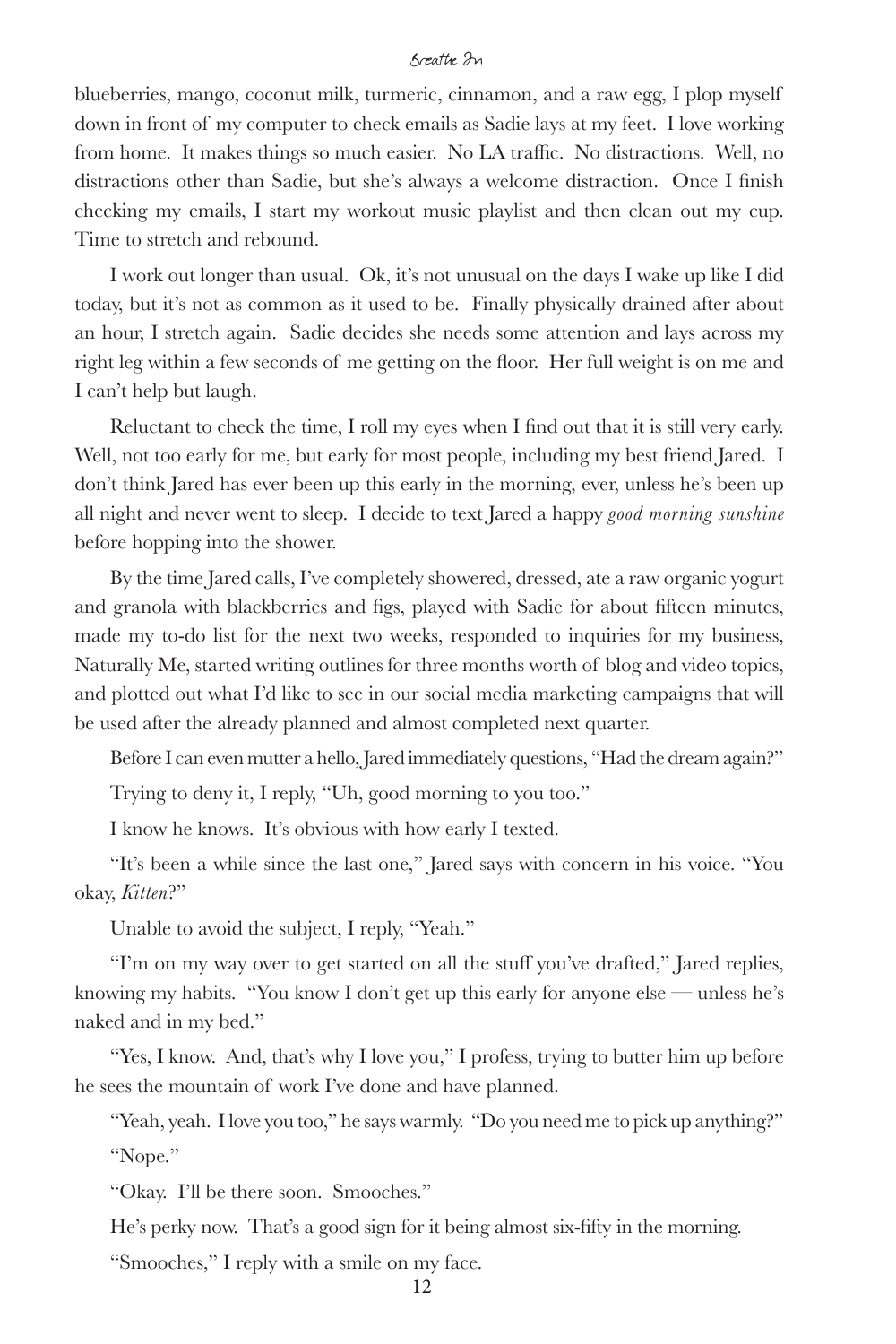#### Chapter One

Knowing that Jared's on his way, I decide to stop and take a break for a bit. Sadie joins me on the couch to snuggle, laying completely on my body with her head tucked just under my jaw.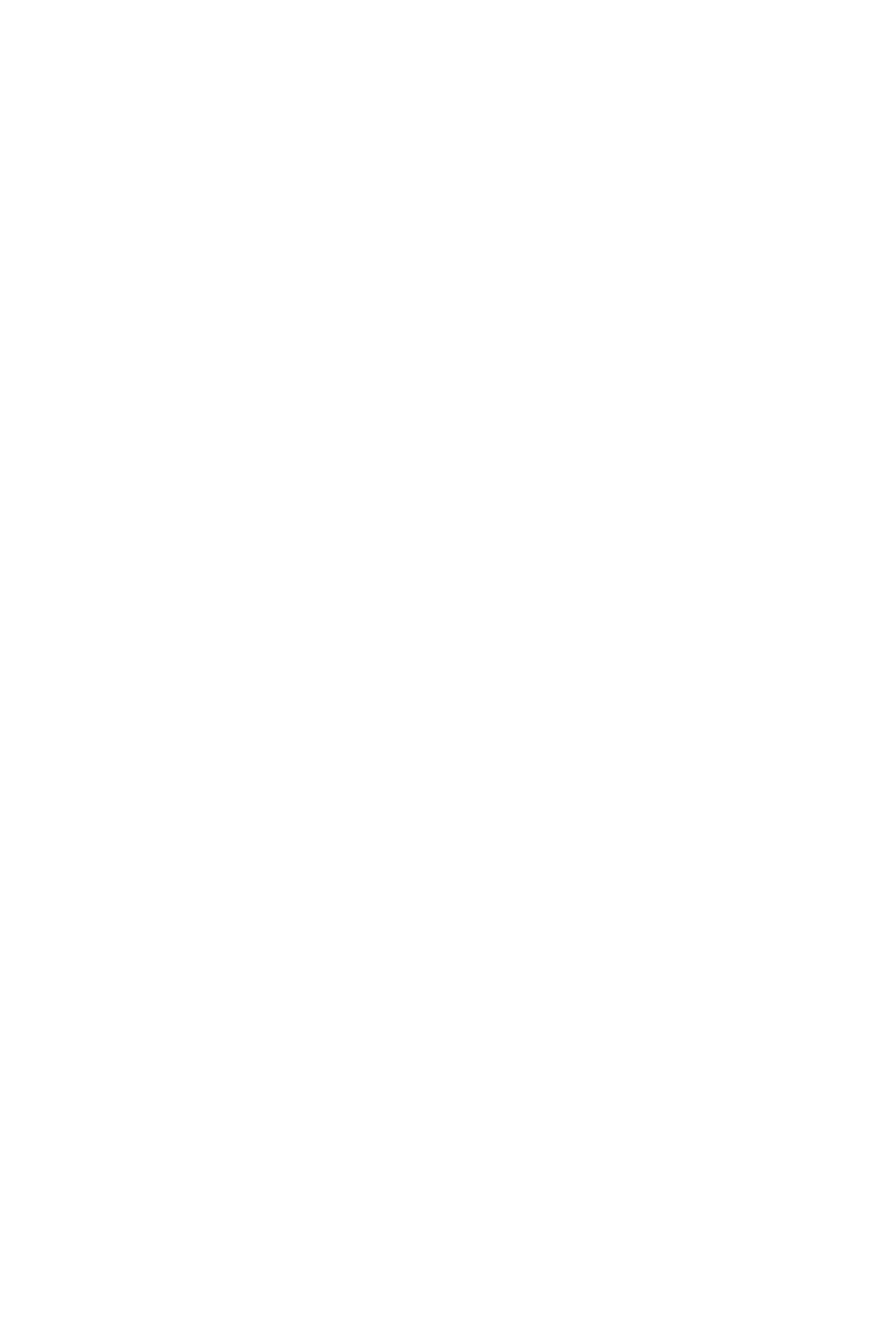# Two

W ith a jolt, I wake to the sensation of Sadie getting up and rushing to the door.<br>I must have fallen asleep while waiting for Jared. Still foggy, I jump up off<br>the couch to let him in . I feel silly remembering when Em ha I must have fallen asleep while waiting for Jared. Still foggy, I jump up off the couch to let him in. I feel silly remembering when I'm halfway to the door that Jared has a key.

"Hey boss!" he exclaims when our eyes meet.

"I told you not to call me that," I proclaim with a little uneasiness.

"Seriously? It's been how many years now that I've been working for you and you still can't stand it?" he queries me playfully, wraps me in a bear hug which is a little longer than usual, and kisses me on the top of the head.

He's right. I know he's right, but I still haven't gotten used to it.

After a long comforting embrace, Jared bends down to his knees to give Sadie some love and attention. "What time did you get up today?" he asks, looking up while squatting.

"Just before four," I respond trying to brush it off.

"Thanks for not texting then," he says gratefully with a half smile pressed into his left cheek.

"I knew you'd threaten to quit if I did," I reply playfully.

"Please . . . you'd never let me quit. You'd kill me before I had the chance to utter the words."

"True," I answer slyly.

His smile widens. He's happy to see that my recovery from mornings like this is occurring much quicker than it had when we first met. It would take most of the day for the first year. As the months passed by, it would only take a few hours for the feeling of dread to fade. Now, an extra bout of physical activity works followed by borderline obsessive compulsion like today.

"Well, *Kitten*, you know I do love my job," he declares as his smile stretches from ear to ear. "And, I'd hate to disappoint my fans."

"You aren't one to disappoint," I say mischievously.

His smile is infectious as I return his perkiness.

Jared follows me to the second bedroom of my apartment which has been my office since I moved in a few years ago. Glancing at the clock, I'm surprised to see what time it is. When Jared said he was on his way, I didn't expect him to be here this early. Reaching the front of my desk, I abruptly turn around to him and sheepishly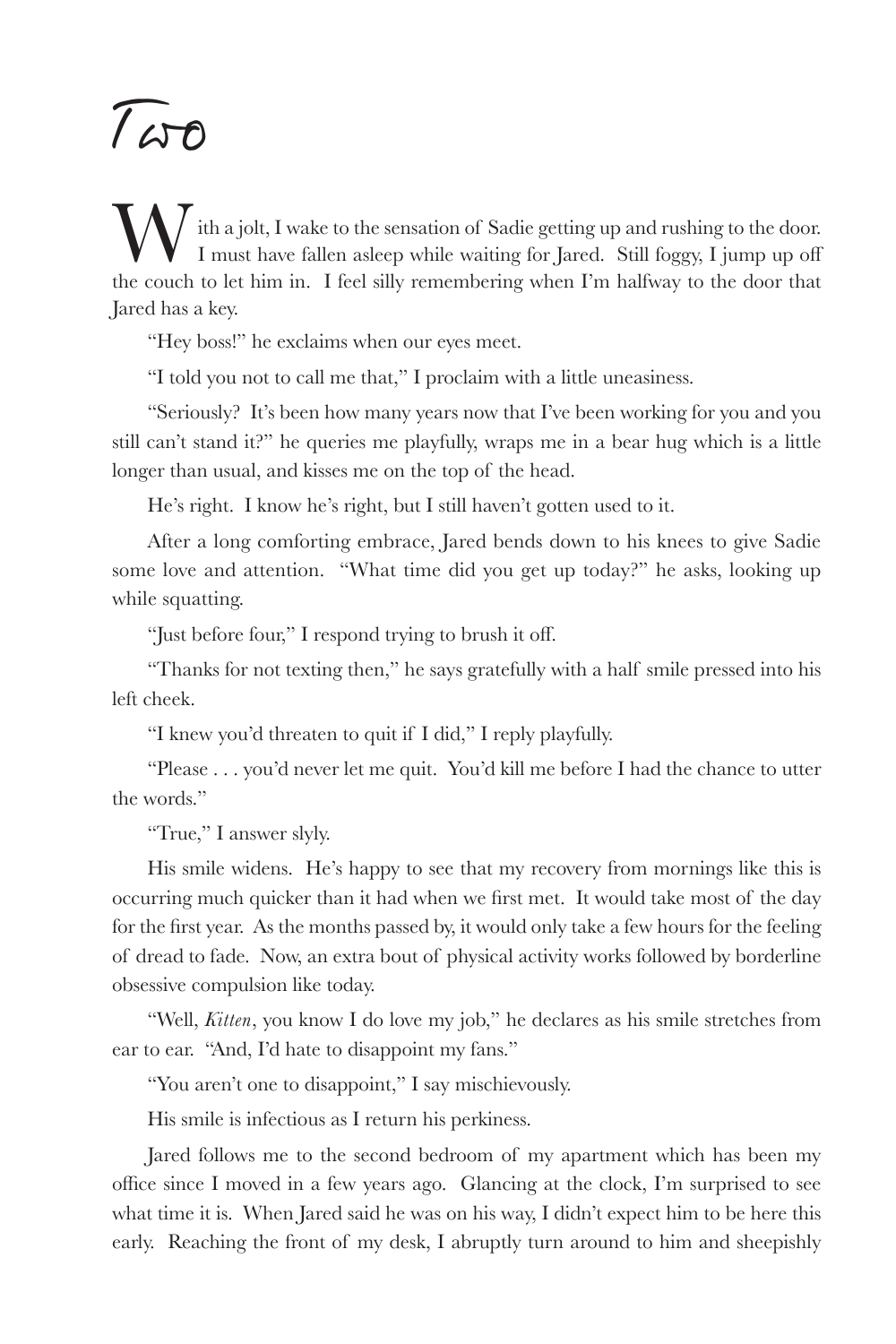announce, "I'm so sorry Jared. I didn't realize what time it was. When you said you would be here soon, I didn't think you would be here this early."

I know my eyes aren't playing tricks as I check the clock a second time to confirm that it is seven forty-nine.

"Anything for my, *Sex Kitten*," he declares.

"Seriously . . . " I start to protest, but he cuts me off.

"*Kitten*, it's no big deal. You're my girl . . . but, don't tell that to Maggie," Jared affirms while chuckling at his last statement.

Maggie and I are the only girls who have any place in his heart. The rest is for all his male lovers and fans.

"Besides, you should have seen how dead the streets were from WeHo all the way here. I've never seen LA like this. It's creepy," he shares.

I laugh wholeheartedly. Everyone in and out of California complains about the traffic only because they drive during the busiest times. Not many people know when the roads are as still as the aftermath of a zombie apocalypse.

Before I can muffle my laughter, Jared continues, "I just might have to start getting up earlier to travel like I'm *King of the Road*."

"Please," I mutter while trying to subdue my giggle and start shaking my head. "You will never come to the dark side."

"Yeah . . . you're right," he agrees. "But, one can dream."

Our giggles tapper offer as we sit on the white leather couch that's up against the wall across from my desk.

Getting into business mode, I profess, "I know we have next quarter's schedule already laid out and you've got the team way ahead of schedule for development and production . . . which I'm loving since it's almost midway through this quarter . . . ."

"But . . ." Jared chimes in, seeing where I'm going. "You've already started the third quarter's ideas." He smiles, though I can see by the look in his eyes that his worry for me has returned.

"Actually, I have it completely finished," I admit with certainty, but nervous for his reaction.

"Wow. Really?" He takes a breath to process my confession. "How the hell do you do it? I mean, I know how you do it, but . . . ." His eyes soften more as his voice trails off.

I desperately want to ease his concern and move forward.

"Years of practice," I state begrudgingly as I try to brush it off like a joke, but to no avail.

I haven't slept for more than five hours straight a night since the accident. My body shivers at the thought.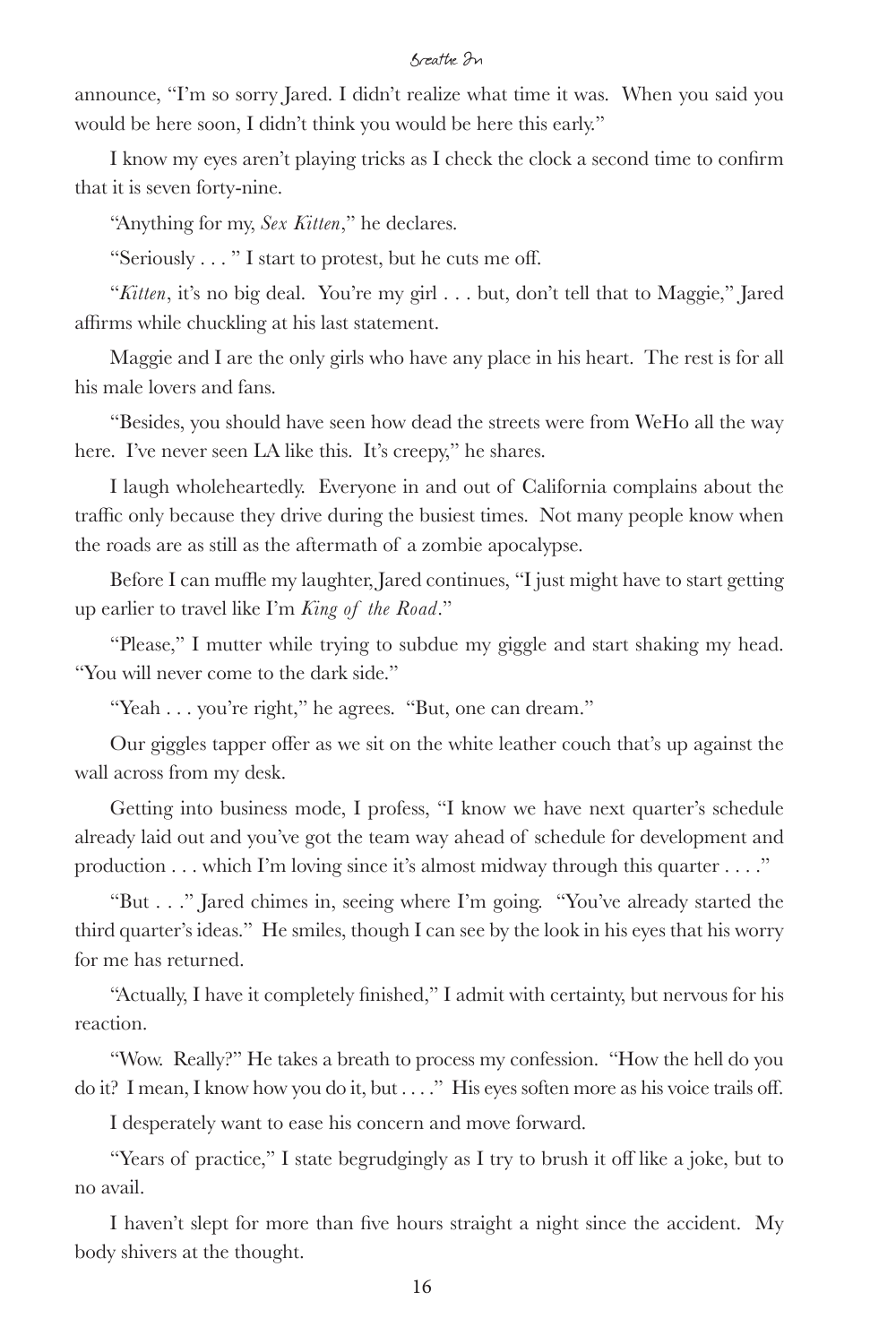"Besides, you know I get phenomenal, intense focus following . . ." my voice begins to trail.

Wanting to keep our attention on the positive, Jared redirects us both, "So, what did you come up with?"

Jared is such a loving friend above everything else. He hates to see me in pain. I've gotten really good at fooling him and Maggie over the years. Not that I want to lie to them, I just don't want them to worry too much. I know what he's hinting at when he tries to praise me for my uncanny attention and ability while leading me back to the distraction at hand. My extreme ability to give my absolute focus to anything I decide is my way of coping. I won't admit it to anyone, not even Jared or Maggie, only myself on some occasions. I just avoid or put up more walls.

I remember vividly the first time I met Jared. Just getting off the train from Newark, New Jersey to Union Square in downtown Los Angeles, California. I was exhausted, frightened and confused thanks to the restless sleep and the more than twoday journey. Not knowing where to go or what to do, I followed the mass of people getting off the train. In the tunnel of the station, I finally stopped, perplexed by which direction to continue. That's when we met.

Actually, he scared the crap out of me when he said "Hello. I'm Jared. You look like you need some help."

I grabbed my bike and tried to put some distance between us. He was too close to me, not for being a stranger, but for my recently acquired fear of men.

"Don't worry, *Kitten*," he said comfortingly. "I'm gay. I'm not going to hurt you."

He must have known what I was thinking by the look on my face and was trying to calm and reassure me. Though he didn't have any glaringly obvious gay traits that are overly embellished in the movies and TV, I honestly believed him. I wouldn't have know from first hand experience since I hadn't known anyone who was gay or openly gay prior to meeting him. There just was a look in his face that I couldn't explain. A look of understanding. I swore I saw myself staring back at me.

He must have seen my expression relax, encouraging him to coax me more by gesturing with his hands as he took a few steps backward away from me through the tunnel to the right. "Come on. Looks like you could use some food. Maybe even some coffee. Do you like coffee?" He paused as his genuine smile grew bigger.

Calmer, I took a step towards him with my bike in tow while shaking my head in response to wanting coffee.

Assuming I was answering his latter question, he confessed, "Coffee's overrated anyhow. How about some tea instead, then?"

I hesitantly nodded as I slowly stepped towards him.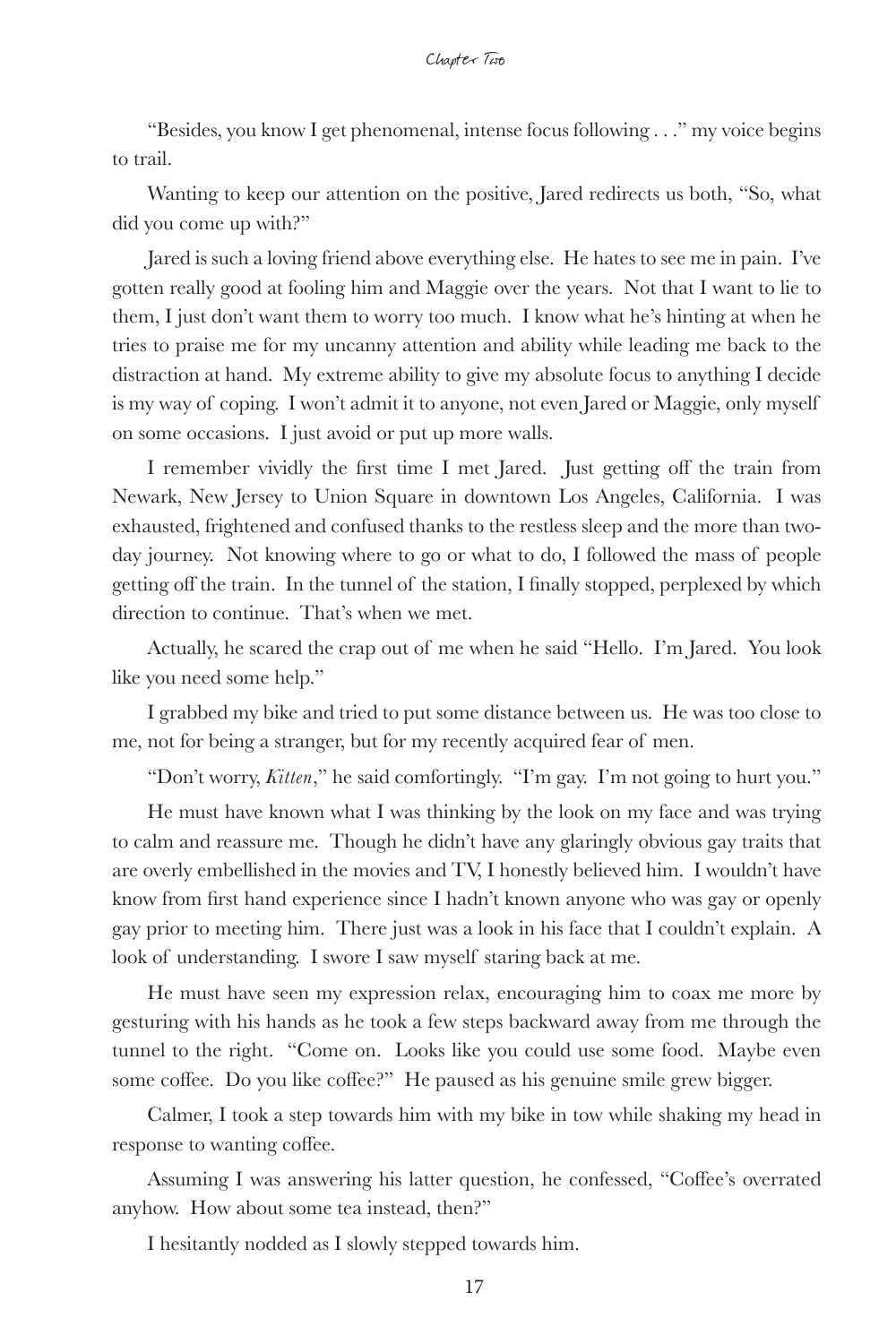"Great. Follow me," he said as he turned his back to me and started walking. Every few steps he would turn his head over his right shoulder to make sure I was still with him and hadn't run off.

I was at a place in my life where I needed a friend, and for some unknown reason, it was meant to be him. At the time, I didn't know why, but I was grateful and still am. Since the accident almost three months prior, I'd had no one, until Jared.

Jared was kicked out of the house by his parents when he was eighteen. Apparently, according to Jared, they were God fearing, devout bible readers. That was the only book they read and they read it every day. Jared had come out to them the night of his high school graduation, convinced that they would love and accept him. After all, he was their only son. Unfortunately, his father spat venomous words at him as he tried to strike Jared with his belt. The disturbing thing was that it wasn't the first time Jared was ever beaten by his father. He had received lashes in the past as a young boy for being foolish or misbehaving, but that night something snapped in Jared. After taking three blows to the body without flinching, he grabbed the belt on the forth swing, ripped it from his father's hands, and returned the heartless attack on his father. He didn't say a word, but stopped on the thirteenth smack when Jared's mother begged him to stop. She didn't stand up for Jared, ever, and he probably thought to whip her as well, but didn't. She gave him as much money as they had in the house plus a check made out to cash and pleaded for him to pack his bags and leave. I think she was trying to save both of them.

Jared was almost nineteen when we found each other. He had been living on his own in a small rundown studio apartment on the edges of Chinatown. The only time he would leave his apartment before he met me was to go to work. His demons still haunted him too. We were both lost, but then found that day in the tunnel.

As Jared completes his review of what I have written down for the third quarter's schedule, I look to him for his thoughts and suggestions. He seems seriously impressed and it takes him a little longer to verbally respond than I'm used to. It must be the early morning hour that is causing Jared's brain to not fully catch up quite yet.

Glancing at me he says, "Damn. I think this is terrific!" Still with a little bit of shock on his face, "Man, Emma. You've surprised me yet again."

Humbly, I reply with a smile, "Thanks."

Jared adds in some other pointers to add to the Lesbian - Gay - Bisexual - Transgender, or LGBT, section of the website from some recent comments and questions he's collected from our social media platforms and his friends.

Sadie gnawing on her bone catches our attention, and Jared becomes excited again.

"I have and idea!" he shouts.

"What?" I question.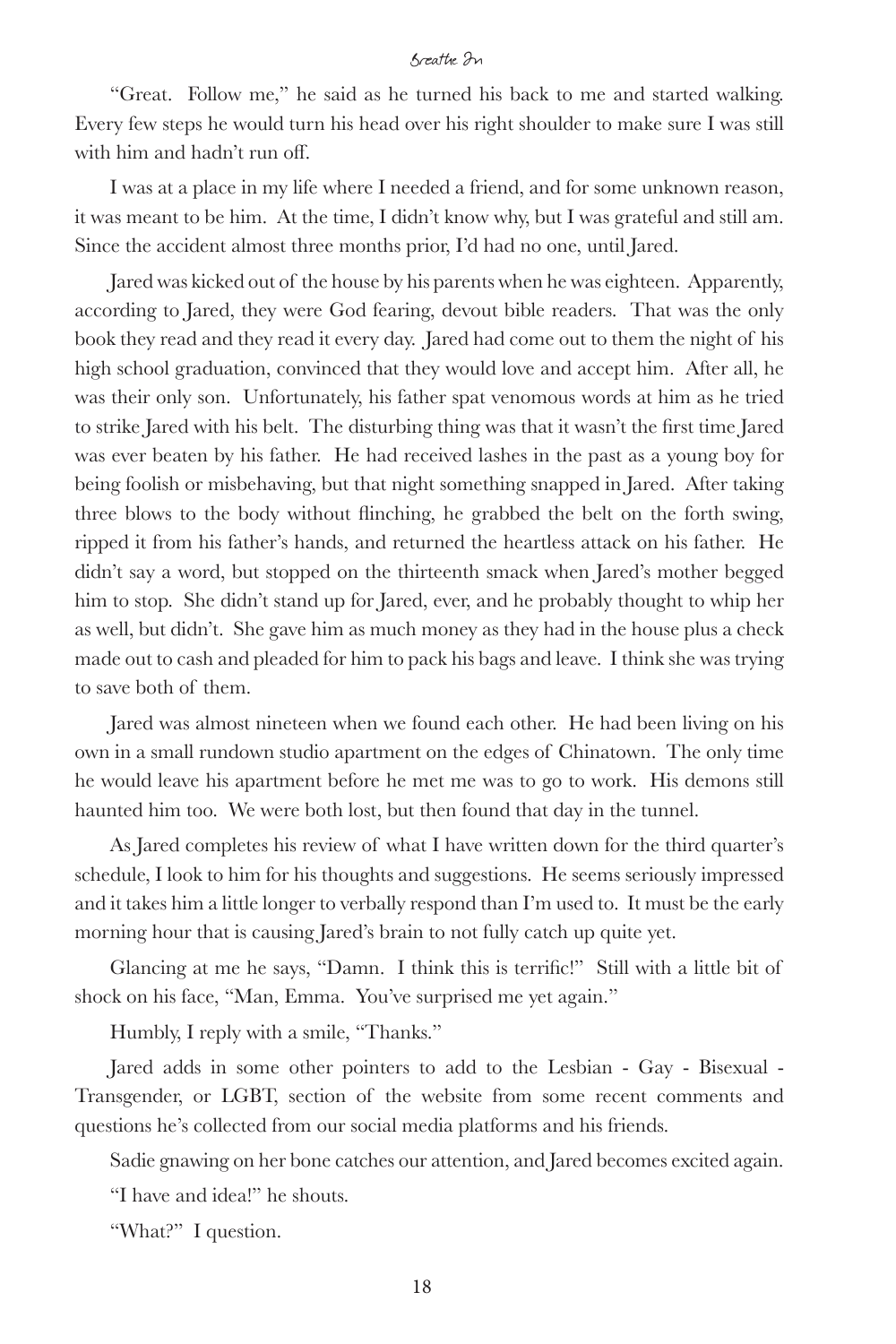"It might sound a little silly . . . at first, that is," he cautiously replies.

"Just say it. You know I like ideas," I instruct, prompting him to share his idea.

I'm having trouble understanding his hesitation. Maybe he isn't completely sure of my mood yet. I'll have to do some better convincing.

"You've done a lot already this morning. I don't want to add to . . . ."

"Just spit it out," I politely demand, smiling as I cut him off.

"Ok . . ." he begins, seeming to be more confident now in his decision to bring it up. "We should create a whole section for pets. Mostly dogs to start because of Sadie, but I think we can increase the follower base even more. Sadie would be the face and we write everything from her perspective . . . well, our assumption of her perspective that is . . . what do you think?"

My business, Naturally Me, is a health and wellness blog that focuses on organic and natural products, recipes and the like. When I started it about six years ago, it was to suffice my interest, fascination and experimentation with female health, beauty and food products and questions about alternative health that I started to use when I changed my daily habits after some rocky moments I had while trying to figure out my life during the first two years in California. Jared was a very loving and patient friend from the start, even after learning about my demons.

I was already a computer wiz thanks to being homeschooled and my mother encouraging my learning to be around whatever topics interested me at the time. I was proficient in computer coding and graphic design by the time I was fifteen among other things. I was technically a high school graduate at the age of fourteen. Mom wanted me to have my high school diploma regardless of her thoughts of the ill-effectiveness of the public school system, so she scheduled the testing. The district actually had me take the test a second time, not because I didn't pass, but because my scores were close to perfect and they wanted to make sure I wasn't cheating. Mom was pleased with her teaching ability after the second test results came back practically the same as the first. Not wanting to thrust me into college at my young age, Mom began introducing me to a variety of college based courses until — well, let's not get back into that.

The blog took a little time to get going, but after the first two years, it started to pick up enough that I was making almost twice as much as I was working with Jared at Jensen's Florist. By the third year, I was making even more, almost four times as much money. Not long after the start of Naturally Me's third year, Jared gave me some inspiration for topics to address on the blog from hearing him recount or discuss certain subject matters with me and his other friends. Knowing that I wasn't quite legal yet to get into bars to see and hear everything first hand, I asked Jared to do some recognizance for me. Not understanding why I was so curious, two weeks later he showed up with a fake ID for me. Not willing to use the ID right away, I explained to Jared how I wanted to expand the blog. He instantly loved the idea.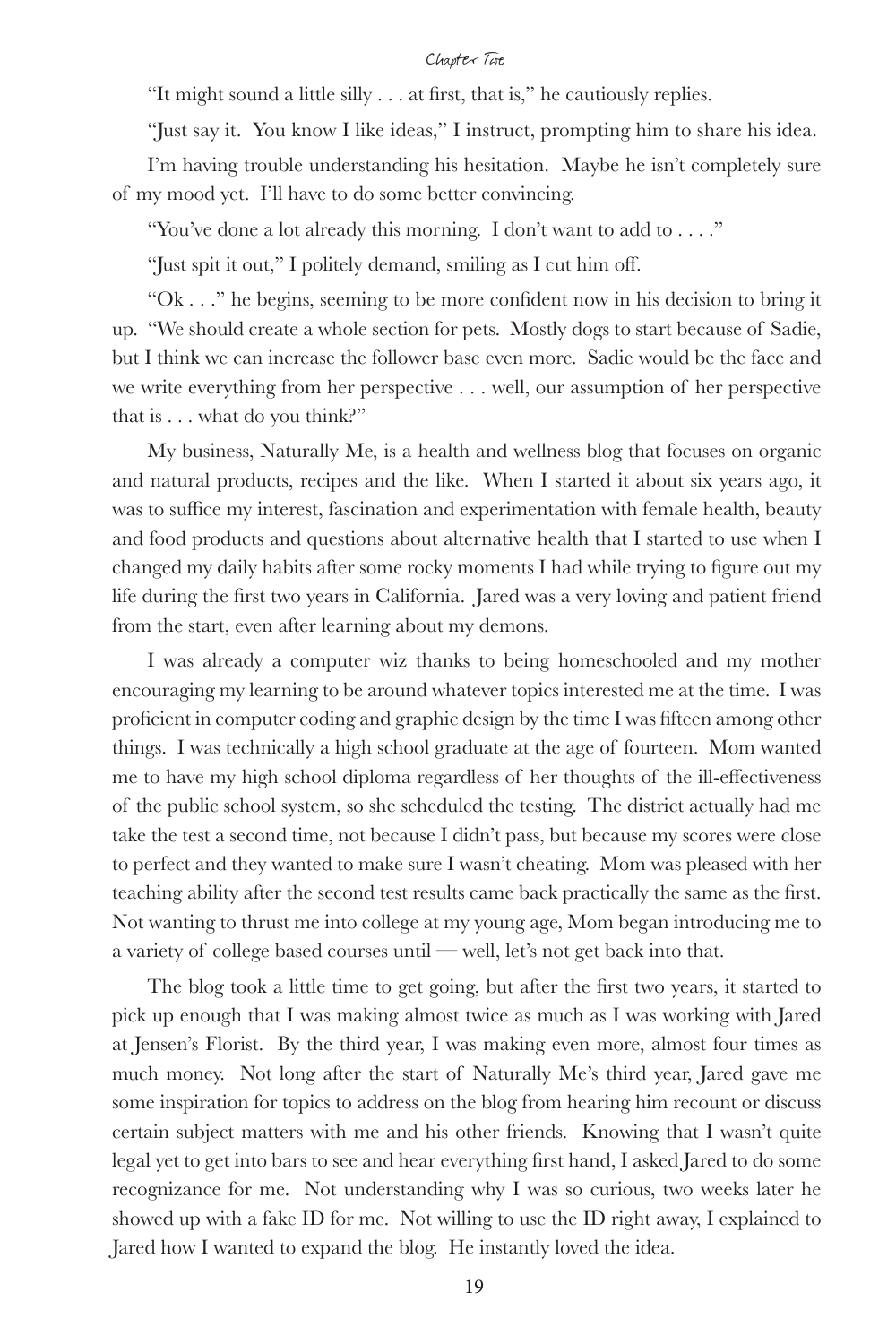Shortly after Jared's insatiable desire to see what he could find, he and I were quickly overwhelmed by the sheer volume of talking points we could add to the blog. From then on, Jared spent all his free time helping me establish the LGBT division of the blog with him as the face until I could pay him the same amount or more as Jensen's. Proudly, I was able to match his monthly income from Jensen's in just four months.

Currently, Naturally Me offers its readers health and beauty tips, tricks, product reviews, product referrals, homemade recipes along with a section dedicated to cuisine, home decorating, contests and giveaways, and an exclusive LGBT section. The thought of another division is mind blowing . . . but real.

Naturally Me expanded its reach by the end of its fourth year with the use of internet video sharing that allowed the company to instantly start making additional income which grew faster than I believed possible. Now, not only is Jared the main face of Naturally Me, he manages all communication and task completion between me, Naturally Me, and Naturally Me's independent contractors who handle our research, graphic design, video and editing, general inquiries and social media.

"Holy crap, Jared!" I blurt out in sheer astonishment.

"Yeah?!" he hesitantly replies.

"No. Seriously," I exclaim. In shock, then awe and joyous appreciation for the man, I squeal in excitement, "You are a genius!"

"Oh, stop it!" he counters, trying to seem bashfully innocent and humble.

I glare at him with a devilish smile to his response, suggesting that I know what he's doing, but pleased with his brilliance. "We can incorporate the pet section into the third quarter easily. We can hire a few more people to handle it under your direction."

"Sweet!" he shouts with enthusiasm. "Looks like I should be getting a bonus at the end of the year," he says teasingly.

"I'll throw in a night at your favorite strip club if it goes the way I'm envisioning it in my head," I toy with him with a sense of half truth.

"Mmmm . . . You sure know how to please a man," he replies, winking at me with a dirty grin. We both snicker like school girls for a moment before turning back to the project at hand.

Happy with our successful meeting and my true love and gratitude for my friend, I tell him, "I love you, Jared."

He looks at me quizzically for a second. Not sure where I'm going with this suddenly serious tone. He tries to brush it off lightly joking around, "Yeah, yeah. I know. I love you too, *Sex Kitten*."

"No. I'm serious."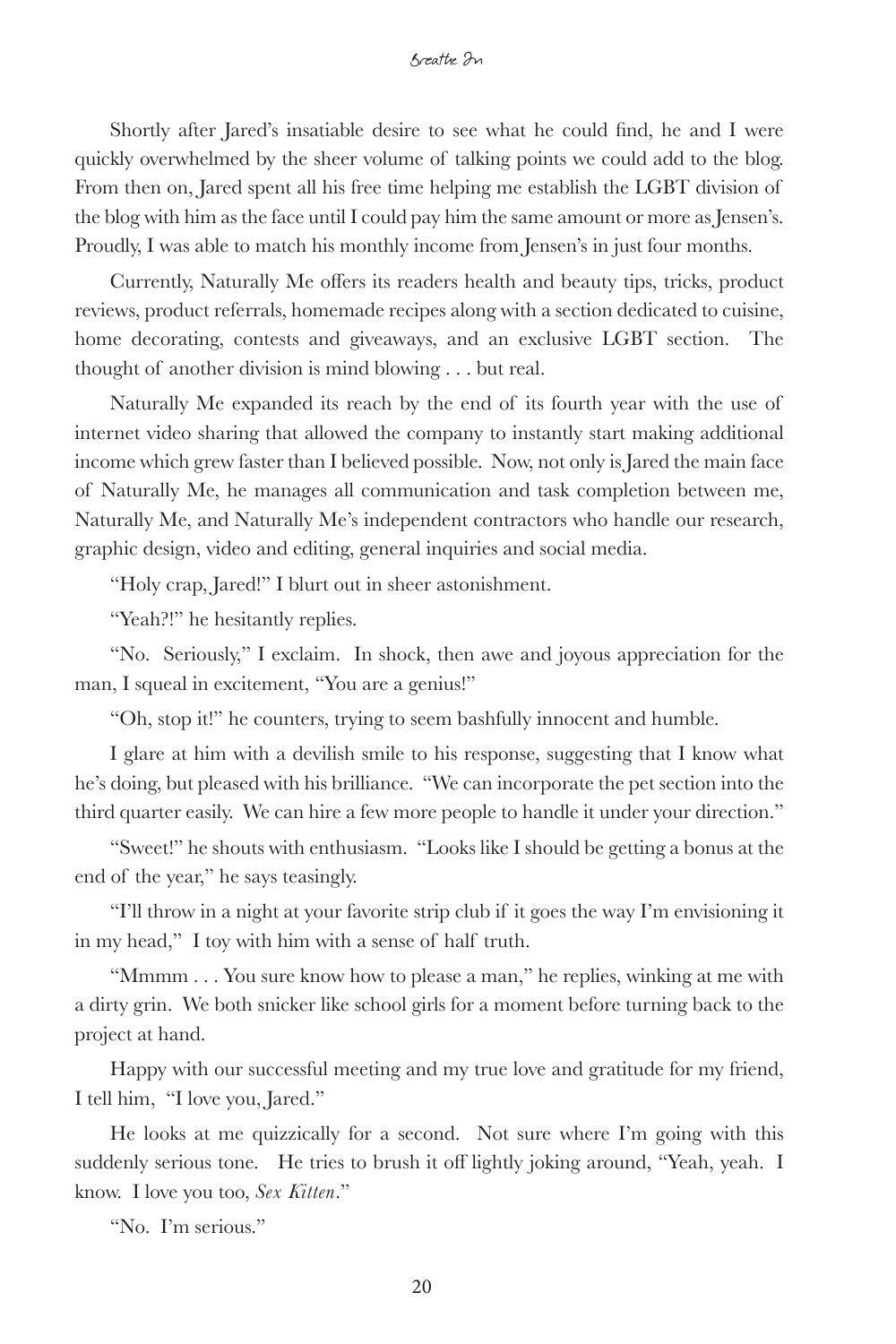He rarely sees the serious and openly emotional side of me, let alone the fact that I don't say those three words loosely to just anyone or in just any context. Appreciatively and affectionately, I smile and repeat myself, "I love you."

Respectfully, he pauses to take in this still unaccustomed moment. Jared, genuinely grateful for the moment, smiles and replies back, "I love you too, Emma." He leans over to embrace me.

We sit, reassuring each other for several minutes and start cracking up when Sadie decides to wedge herself between our arms and onto our laps. Sadie never misses a beat.

We continue hashing out the details for the third quarter's targets to include the pet division while sipping on tea and coffee. I leave Jared to his now coherent and animated concentration to fix him some breakfast. Surprisingly, I can hear his stomach grumble in protest to his second cup of coffee in demand for more sustenance.

A few hours later, content with our goals and objectives, we resolve to bring our business meeting to an end. Any in-person meetings after this will be brief to just review the progress of what's scheduled and the testing of any new products that have arrived, unless it's to just get together and hang out.

"I need to check the P.O. Box for deliveries," Jared admits. "I completely forgot to before coming here."

"That's fine. You were here really early," I reply, letting him off the hook.

He did come over much earlier than regular, two hours earlier.

"How about we check after going out for some lunch?" I suggest.

His eyes gleam with elation. Grinning and pleased, Jared puts his notes and iPad into his bag.

Before we head out the door, I turn off the music streaming from the Baroque classical music playlist on my computer that has been playing since just before I got into the shower. I am disappointed to hear my favorite song, Suite for Cello No. One in G Major by Johann Sebastian Bach, start playing. I almost hesitate to turn it off, but both Jared and I are hungry and need to get out.

If I were musically inclined, I would have learned cello or violin, but alas, I am not blessed with the ability to play. I can dance and follow any beat. Jared and I have taken dances lessons for practically every style of music, but my creative gifts and abilities are the visual arts. Though I can't play an instrument, I have always been able to pick up tones and notes, which help greatly with the variety of languages I speak other than English.

My parents wanted the best for me. They never forced their views, religious beliefs or their particularly desired topics of study. They made learning a game, and I loved it. Though we were never able to travel internationally, we wanted to learn as many languages as possible. Before the accident, I spoke fluent English, Spanish and French,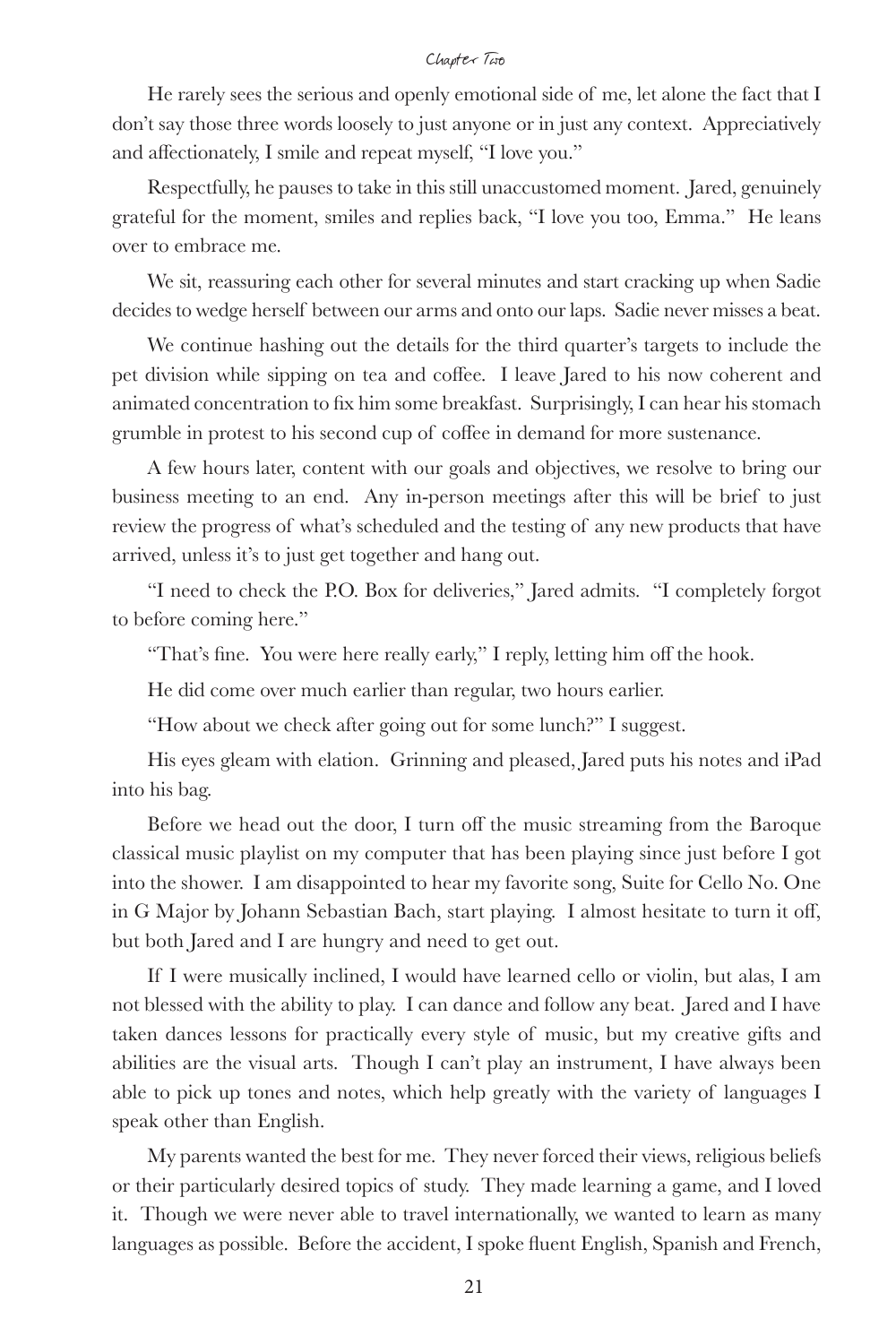and had four months into learning Mandarin. Each day of the week we would speak only in one dialect regardless if we stayed home all day or went out. It was funny to see people's faces when we spoke in a different language. We got the most looks when we spoke Spanish or Mandarin, but we didn't care.

"Where do you want to eat?" Jared asks as I pick up my purse, keys and hook Sadie's leash onto her collar.

"What are you in the mood for?" I answer with another question.

"Well . . ." he pauses for a second to decide.

Jared knows not to go back and forth with me on asking each other. It could take an hour before he caves in and chooses a place. I always win. As much as I like control, I know I'd be content with any restaurant he chooses.

"I want to go to Stinky Pete's."

Noticing his devilish smile, designed to get a specific response from me, I simply smile and nod.

"You sure?" he inquires, trying to get me to break.

"Sure. If that's where you want to eat," I reply with a relaxed grin.

He will not break me.

"You're no fun," he jokingly whines and sticks his tongue at me as I walk closer to him. "Besides, you know I can't stand their food either."

I smirk as he surrenders easily in defeat.

"Let's have Indian. What was the place we went to last time?" Jared questions.

"Akbar?"

"Yep. That's the one. I loved that place. I think it's my favorite Indian restaurant in town." He closes the door behind Sadie and me.

Though most places in Pasadena have outdoor seating, which is used the majority of the year, Akbar does not. The restaurant is on a side road off Colorado Boulevard which makes dining there more quiet and less distracting. With Jared as the main face of Naturally Me, we occasionally get interrupted at meals, especially if we are dining outside and he's not wearing sunglasses or a hat. My first name and face are used for the business as well, but I try to minimize how much my photo is posted. I don't enjoy being in the public eye as much. By bringing Sadie onboard, that may change.

Since we're bringing Sadie along for lunch, I grab her service dog vest to grant her access into the restaurant. Sadie is not a full-time service dog, but I did have her trained and certified so she can go anywhere with me. With the vest on, Sadie is accepted everywhere.

For our meal, Jared and I share several of my favorite dishes from Akbar. Since he can't remember what he had the last time, he asks me to order. Knowing he's hungry,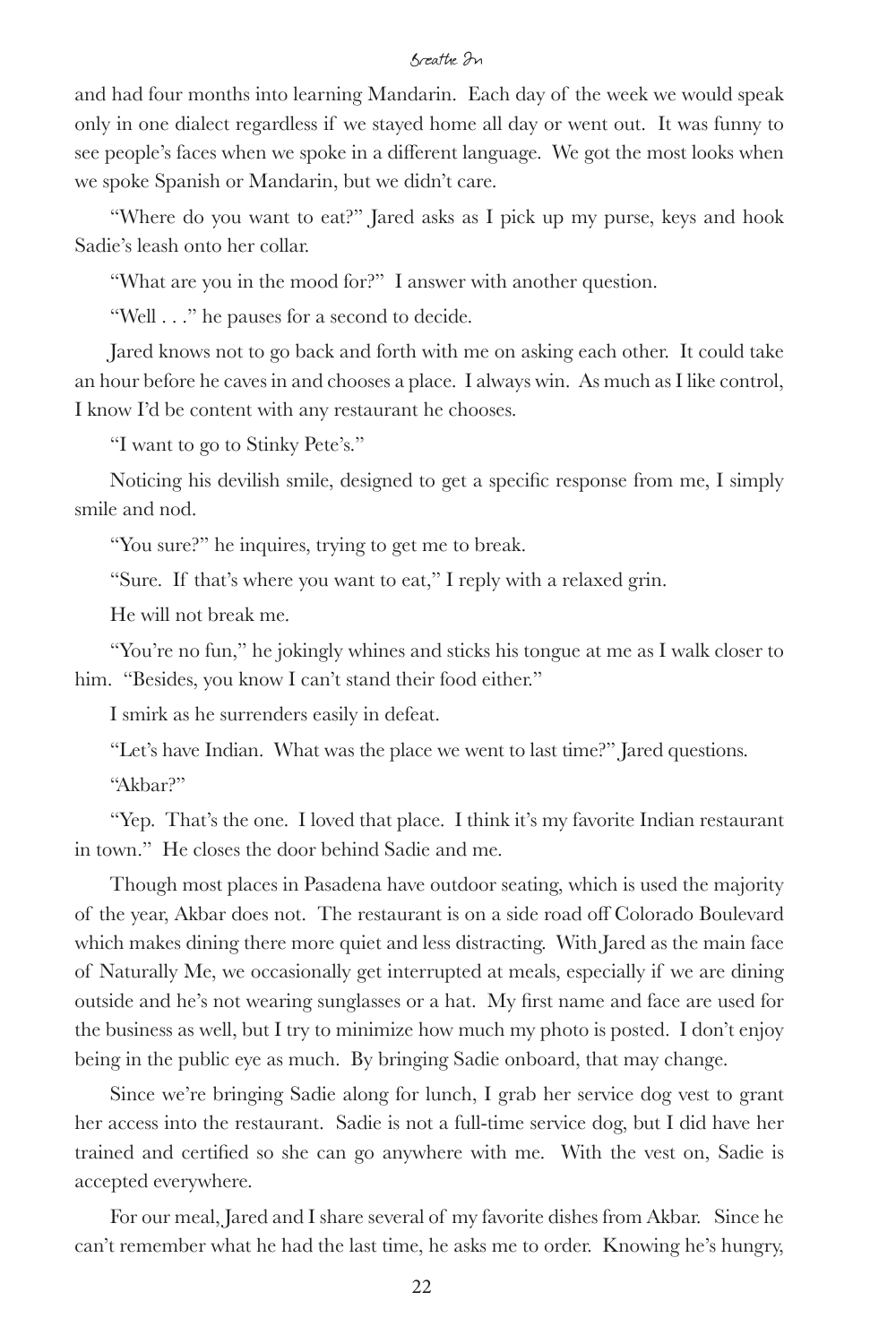that he can pile a fascinating amount of food into his belly, and that we have the rest of the day to enjoy each other's company, I chose to order a full three course meal.

To start, we treat our taste buds to samosa, mixed green katchumber and the kaske-badamjan. Jared rinses his food down with a glass of water and mango lassi. I just have water. About five minutes after we finish the appetizers, our waiter delivers us tandoori salmon, tandoori chicken, vegetable bhuna and a side of rice suffused with saffron. Jared takes photos of each dish with his cell phone and even has me take a few pictures of him posing to post on his social media for all his adoring fans to view.

As we eat, our conversation bounces around a myriad of topics, mostly memories of glorious excursions we've had together and many of them that included Maggie. We recount our clubbing days in WeHo and all the weird and eclectic types of people who would hit on all three of us. Jared would be hit on by every gay man, whereas Maggie and I would get hit on by the women. Maggie and I never minded being hit on by other women. We felt safe around them compared to men, especially me. "Hey boss!" he exclaims when our eyes meet.

"I told you not to call me that," I proclaim with a little uneasiness.

"Seriously? It's been how many years now that I've been working for you and you still can't stand it?" he queries me playfully, wraps me in a bear hug which is a little longer than usual, and kisses me on the top of the head.

He's right. I know he's right, but I still haven't gotten used to it.

After a long comforting embrace, Jared bends down to his knees to give Sadie some love and attention. "What time did you get up today?" he asks, looking up while squatting.

"Just before four," I respond trying to brush it off.

"Thanks for not texting then," he says gratefully with a half smile pressed into his left cheek.

"I knew you'd threaten to quit if I did," I reply playfully.

"Please . . . you'd never let me quit. You'd kill me before I had the chance to utter the words."

"True," I answer slyly.

His smile widens. He's happy to see that my recovery from mornings like this is occurring much quicker than it had when we first met. It would take most of the day for the first year. As the months passed by, it would only take a few hours for the feeling of dread to fade. Now, an extra bout of physical activity works followed by borderline obsessive compulsion like today.

"Well, *Kitten*, you know I do love my job," he declares as his smile stretches from ear to ear. "And, I'd hate to disappoint my fans."

"You aren't one to disappoint," I say mischievously.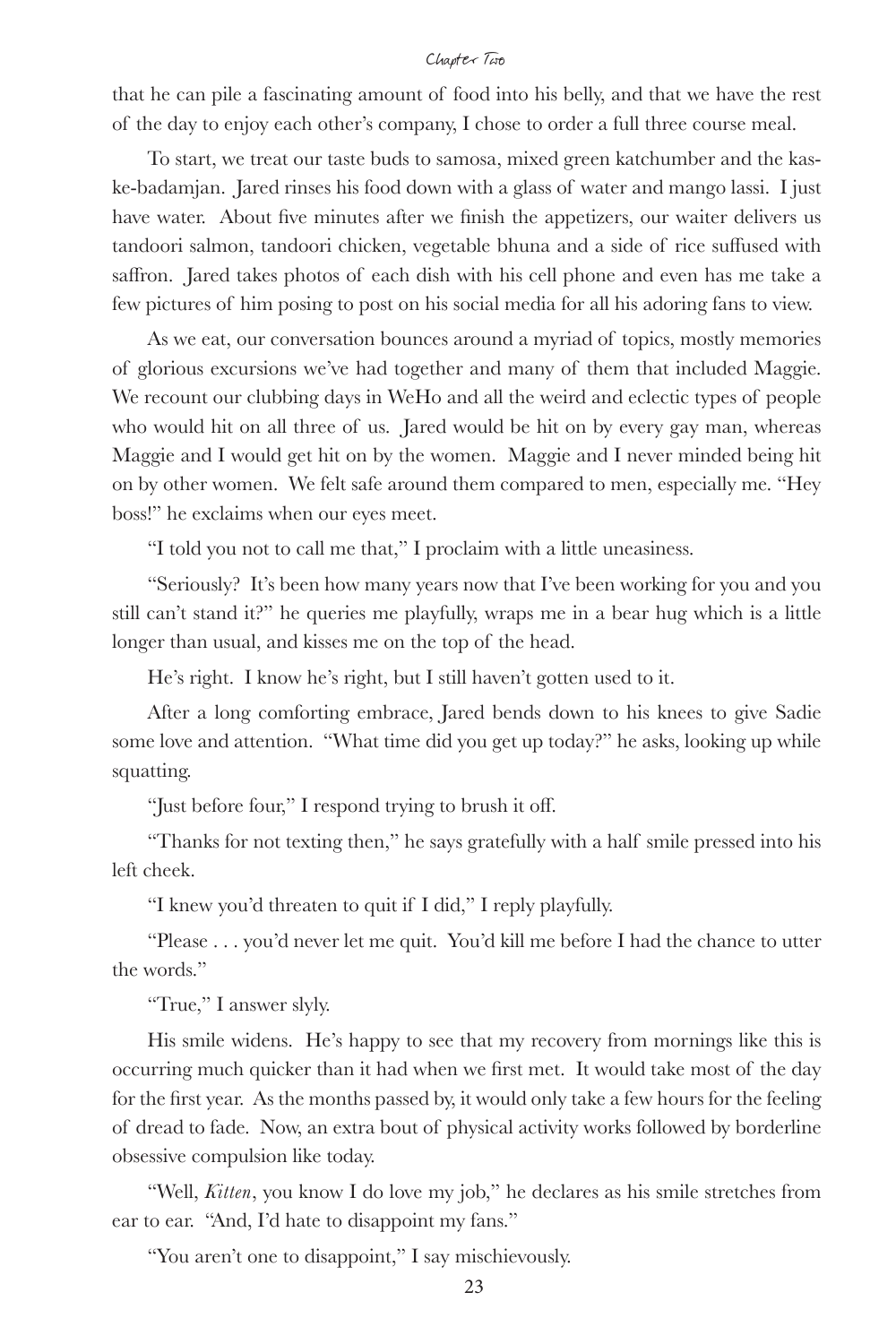His smile is infectious as I return his perkiness.

Jared follows me to the second bedroom of my apartment which has been my office since I moved in a few years ago. Glancing at the clock, I'm surprised to see what time it is. When Jared said he was on his way, I didn't expect him to be here this early. Reaching the front of my desk, I abruptly turn around to him and sheepishly announce, "I'm so sorry Jared. I didn't realize what time it was. When you said you would be here soon, I didn't think you would be here this early."

I know my eyes aren't playing tricks as I check the clock a second time to confirm that it is seven forty-nine.

"Anything for my *Sex Kitten*," he declares.

"Seriously . . . " I start to protest, but he cuts me off.

"*Kitten*, it's no big deal. You're my girl . . . but, don't tell that to Maggie," Jared affirms while chuckling at his last statement.

Maggie and I are the only girls who have any place in his heart. The rest is for all his male lovers and fans.

"Besides, you should have seen how dead the streets were from WeHo all the way here. I've never seen LA like this. It's creepy," he shares.

I laugh wholeheartedly. Everyone in and out of California complains about the traffic only because they drive during the busiest times. Not many people know when the roads are as still as the aftermath of a zombie apocalypse.

Before I can muffle my laughter, Jared continues, "I just might have to start getting up earlier to travel like I'm *King of the Road*."

"Please," I mutter while trying to subdue my giggle and start shaking my head. "You will never come to the dark side."

"Yeah . . . you're right," he agrees. "But, one can dream."

Our giggles tapper offer as we sit on the white leather couch that's up against the wall across from my desk.

Getting into business mode, I profess, "I know we have next quarter's schedule already laid out and you've got the team way ahead of schedule for development and production . . . which I'm loving since it's almost midway through this quarter . . . ."

"But . . ." Jared chimes in, seeing where I'm going. "You've already started the third quarter's ideas." He smiles, though I can see by the look in his eyes that his worry for me has returned.

"Actually, I have it completely finished," I admit with certainty, but nervous for his reaction.

"Wow. Really?" He takes a breath to process my confession. "How the hell do you do it? I mean, I know how you do it, but . . . ." His eyes soften more as his voice trails off.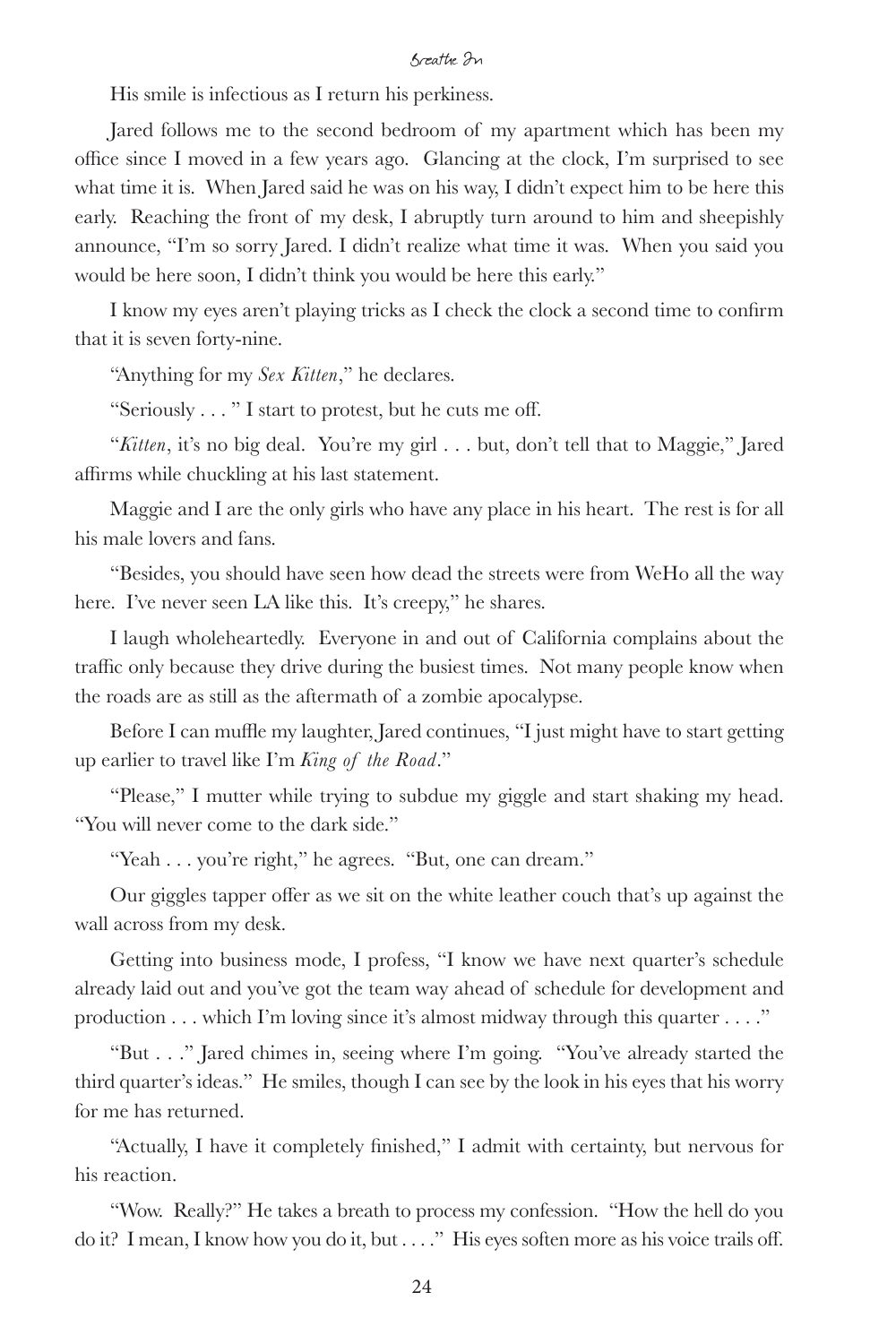I desperately want to ease his concern and move forward.

"Years of practice," I state begrudgingly as I try to brush it off like a joke, but to no avail.

I haven't slept for more than five hours straight a night since the accident. My body shivers at the thought

"Besides, you know I get phenomenal, intense focus following . . ." my voice begins to trail.

Wanting to keep our attention on the positive, Jared redirects us both, "So, what did you come up with?"

Jared is such a loving friend above everything else. He hates to see me in pain. I've gotten really good at fooling him and Maggie over the years. Not that I want to lie to them, I just don't want them to worry too much. I know what he's hinting at when he tries to praise me for my uncanny attention and ability while leading me back to the distraction at hand. My extreme ability to give my absolute focus to anything I decide is my way of coping. I won't admit it to anyone, not even Jared or Maggie, only myself on some occasions. I just avoid or put up more walls.

I remember vividly the first time I met Jared. Just getting off the train from Newark, New Jersey to Union Square in downtown Los Angeles, California. I was exhausted, frightened and confused thanks to the restless sleep and the more than twoday journey. Not knowing where to go or what to do, I followed the mass of people getting off the train. In the tunnel of the station, I finally stopped, perplexed by which direction to continue. That's when we met.

Actually, he scared the crap out of me when he said "Hello. I'm Jared. You look like you need some help."

I grabbed my bike and tried to put some distance between us. He was too close to me, not for being a stranger, but for my recently acquired fear of men.

"Don't worry, Kitten," he said comfortingly. "I'm gay. I'm not going to hurt you."

He must have known what I was thinking by the look on my face and was trying to calm and reassure me. Though he didn't have any glaringly obvious gay traits that are overly embellished in the movies and TV, I honestly believed him. I wouldn't have know from first hand experience since I hadn't known anyone who was gay or openly gay prior to meeting him. There just was a look in his face that I couldn't explain. A look of understanding. I swore I saw myself staring back at me.

He must have seen my expression relax, encouraging him to coax me more by gesturing with his hands as he took a few steps backward away from me through the tunnel to the right. "Come on. Looks like you could use some food. Maybe even some coffee. Do you like coffee?" He paused as his genuine smile grew bigger.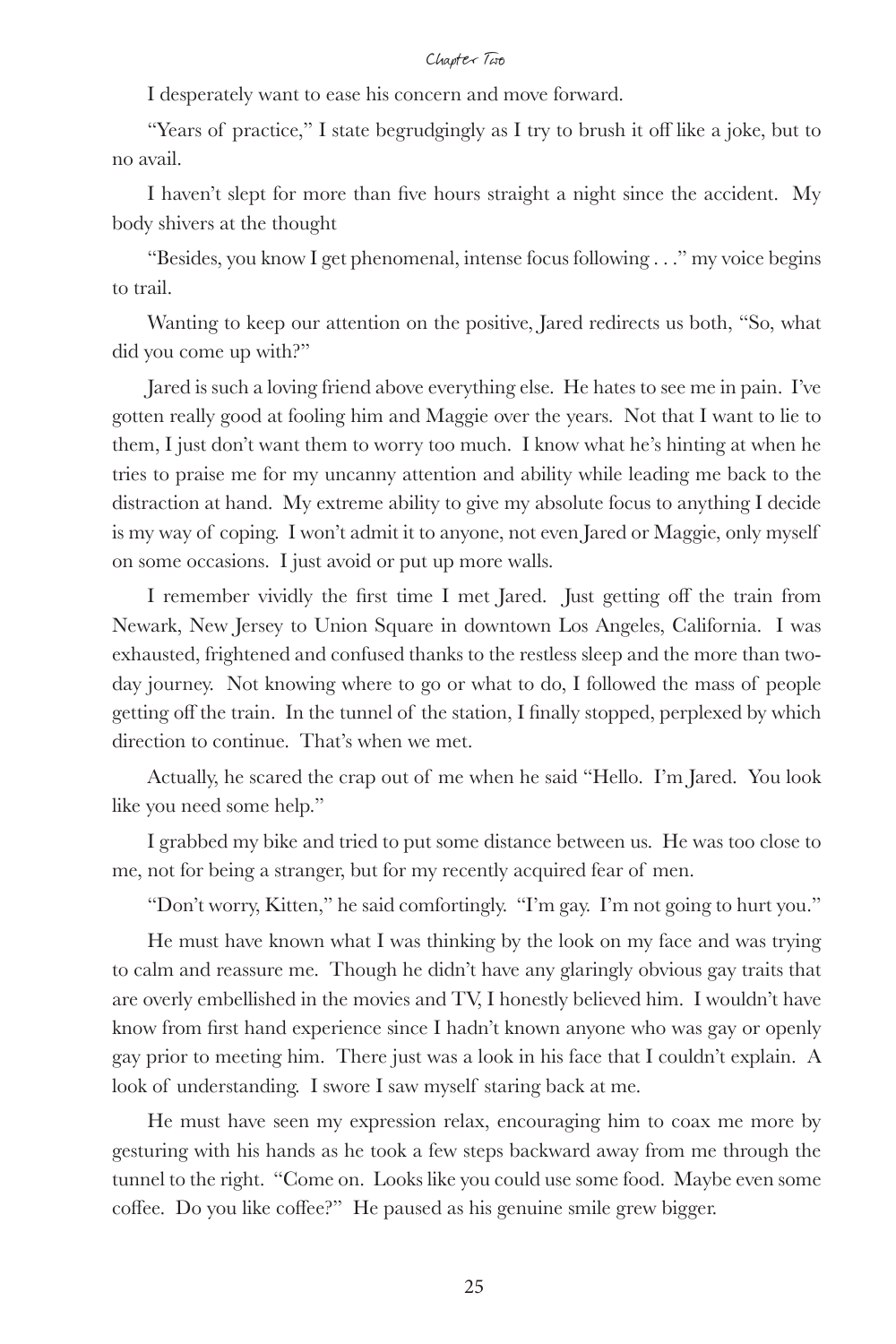Calmer, I took a step towards him with my bike in tow while shaking my head in response to wanting coffee.

Assuming I was answering his latter question, he confessed, "Coffee's overrated anyhow. How about some tea instead, then?"

I hesitantly nodded as I slowly stepped towards him.

"Great. Follow me," he said as he turned his back to me and started walking. Every few steps he would turn his head over his right shoulder to make sure I was still with him and hadn't run off.

I was at a place in my life where I needed a friend, and for some unknown reason, it was meant to be him. At the time, I didn't know why, but I was grateful and still am. Since the accident almost three months prior, I'd had no one, until Jared.

Jared was kicked out of the house by his parents when he was eighteen. Apparently, according to Jared, they were God fearing, devout bible readers. That was the only book they read and they read it every day. Jared had come out to them the night of his high school graduation, convinced that they would love and accept him. After all, he was their only son. Unfortunately, his father spat venomous words at him as he tried to strike Jared with his belt. The disturbing thing was that it wasn't the first time Jared was ever beaten by his father. He had received lashes in the past as a young boy for being foolish or misbehaving, but that night something snapped in Jared. After taking three blows to the body without flinching, he grabbed the belt on the forth swing, ripped it from his father's hands, and returned the heartless attack on his father. He didn't say a word, but stopped on the thirteenth smack when Jared's mother begged him to stop. She didn't stand up for Jared, ever, and he probably thought to whip her as well, but didn't. She gave him as much money as they had in the house plus a check made out to cash and pleaded for him to pack his bags and leave. I think she was trying to save both of them.

Jared was almost nineteen when we found each other. He had been living on his own in a small rundown studio apartment on the edges of Chinatown. The only time he would leave his apartment before he met me was to go to work. His demons still haunted him too. We were both lost, but then found that day in the tunnel.

As Jared completes his review of what I have written down for the third quarter's schedule, I look to him for his thoughts and suggestions. He seems seriously impressed and it takes him a little longer to verbally respond than I'm used to. It must be the early morning hour that is causing Jared's brain to not fully catch up quite yet.

Glancing at me he says, "Damn. I think this is terrific!" Still with a little bit of shock on his face, "Man, Emma. You've surprised me yet again."

Humbly, I reply with a smile, "Thanks."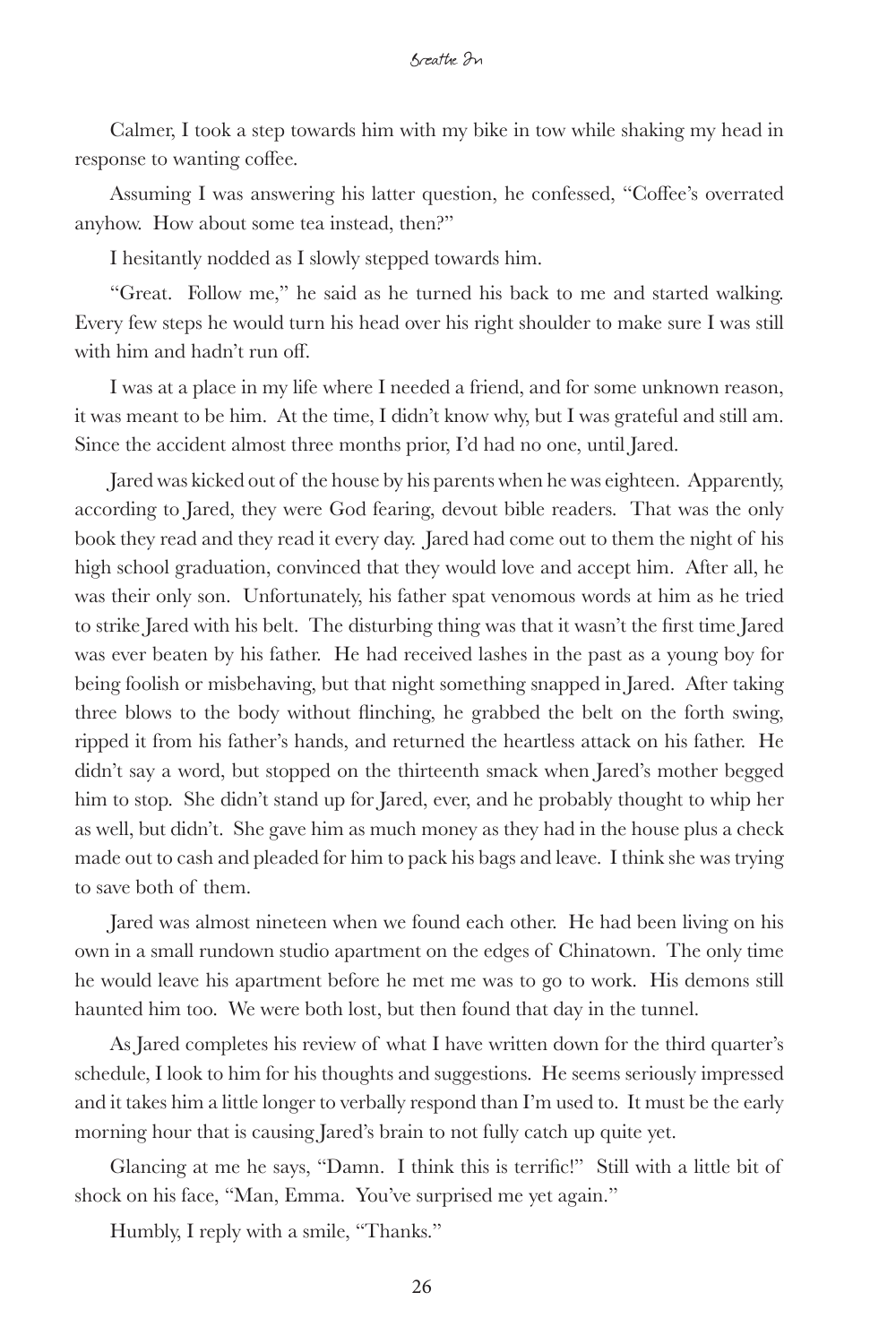Jared adds in some other pointers to add to the Lesbian - Gay - Bisexual - Transgender, or LGBT, section of the website from some recent comments and questions he's collected from our social media platforms and his friends.

Sadie gnawing on her bone catches our attention, and Jared becomes excited again.

"I have and idea!" he shouts.

"What?" I question.

"It might sound a little silly . . . at first, that is," he cautiously replies.

"Just say it. You know I like ideas," I instruct, prompting him to share his idea.

I'm having trouble understanding his hesitation. Maybe he isn't completely sure of my mood yet. I'll have to do some better convincing.

"You've done a lot already this morning. I don't want to add to . . . ."

"Just spit it out," I politely demand, smiling as I cut him off.

"Ok . . ." he begins, seeming to be more confident now in his decision to bring it up. "We should create a whole section for pets. Mostly dogs to start because of Sadie, but I think we can increase the follower base even more. Sadie would be the face and we write everything from her perspective . . . well, our assumption of her perspective that is . . . what do you think?"

My business, Naturally Me, is a health and wellness blog that focuses on organic and natural products, recipes and the like. When I started it about six years ago, it was to suffice my interest, fascination and experimentation with female health, beauty and food products and questions about alternative health that I started to use when I changed my daily habits after some rocky moments I had while trying to figure out my life during the first two years in California. Jared was a very loving and patient friend from the start, even after learning about my demons.

I was already a computer wiz thanks to being homeschooled and my mother encouraging my learning to be around whatever topics interested me at the time. I was proficient in computer coding and graphic design by the time I was fifteen among other things. I was technically a high school graduate at the age of fourteen. Mom wanted me to have my high school diploma regardless of her thoughts of the ill-effectiveness of the public school system, so she scheduled the testing. The district actually had me take the test a second time, not because I didn't pass, but because my scores were close to perfect and they wanted to make sure I wasn't cheating. Mom was pleased with her teaching ability after the second test results came back practically the same as the first. Not wanting to thrust me into college at my young age, Mom began introducing me to a variety of college based courses until — well, let's not get back into that.

The blog took a little time to get going, but after the first two years, it started to pick up enough that I was making almost twice as much as I was working with Jared at Jensen's Florist. By the third year, I was making even more, almost four times as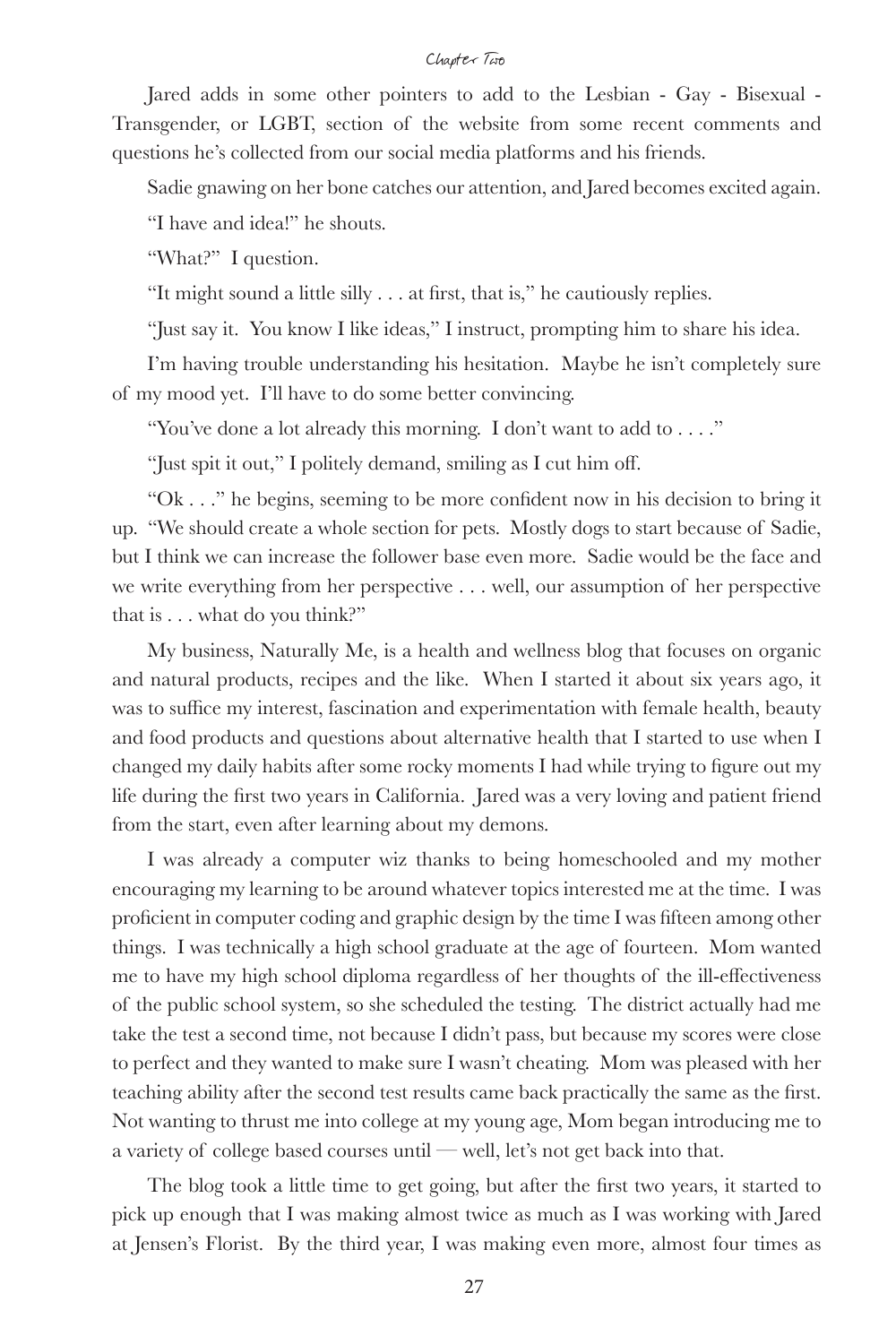much money. Not long after the start of Naturally Me's third year, Jared gave me some inspiration for topics to address on the blog from hearing him recount or discuss certain subject matters with me and his other friends. Knowing that I wasn't quite legal yet to get into bars to see and hear everything first hand, I asked Jared to do some recognizance for me. Not understanding why I was so curious, two weeks later he showed up with a fake ID for me. Not willing to use the ID right away, I explained to Jared how I wanted to expand the blog. He instantly loved the idea.

Shortly after Jared's insatiable desire to see what he could find, he and I were quickly overwhelmed by the sheer volume of talking points we could add to the blog. From then on, Jared spent all his free time helping me establish the LGBT division of the blog with him as the face until I could pay him the same amount or more as Jensen's. Proudly, I was able to match his monthly income from Jensen's in just four months.

Currently, Naturally Me offers its readers health and beauty tips, tricks, product reviews, product referrals, homemade recipes along with a section dedicated to cuisine, home decorating, contests and giveaways, and an exclusive LGBT section. The thought of another division is mind blowing . . . but real.

Naturally Me expanded its reach by the end of its fourth year with the use of internet video sharing that allowed the company to instantly start making additional income which grew faster than I believed possible. Now, not only is Jared the main face of Naturally Me, he manages all communication and task completion between me, Naturally Me, and Naturally Me's independent contractors who handle our research, graphic design, video and editing, general inquiries and social media.

"Holy crap, Jared!" I blurt out in sheer astonishment.

"Yeah?!" he hesitantly replies.

"No. Seriously," I exclaim. In shock, then awe and joyous appreciation for the man, I squeal in excitement, "You are a genius!"

"Oh, stop it!" he counters, trying to seem bashfully innocent and humble.

I glare at him with a devilish smile to his response, suggesting that I know what he's doing, but pleased with his brilliance. "We can incorporate the pet section into the third quarter easily. We can hire a few more people to handle it under your direction."

"Sweet!" he shouts with enthusiasm. "Looks like I should be getting a bonus at the end of the year," he says teasingly.

"I'll throw in a night at your favorite strip club if it goes the way I'm envisioning it in my head," I toy with him with a sense of half truth.

"Mmmm . . . You sure know how to please a man," he replies, winking at me with a dirty grin. We both snicker like school girls for a moment before turning back to the project at hand.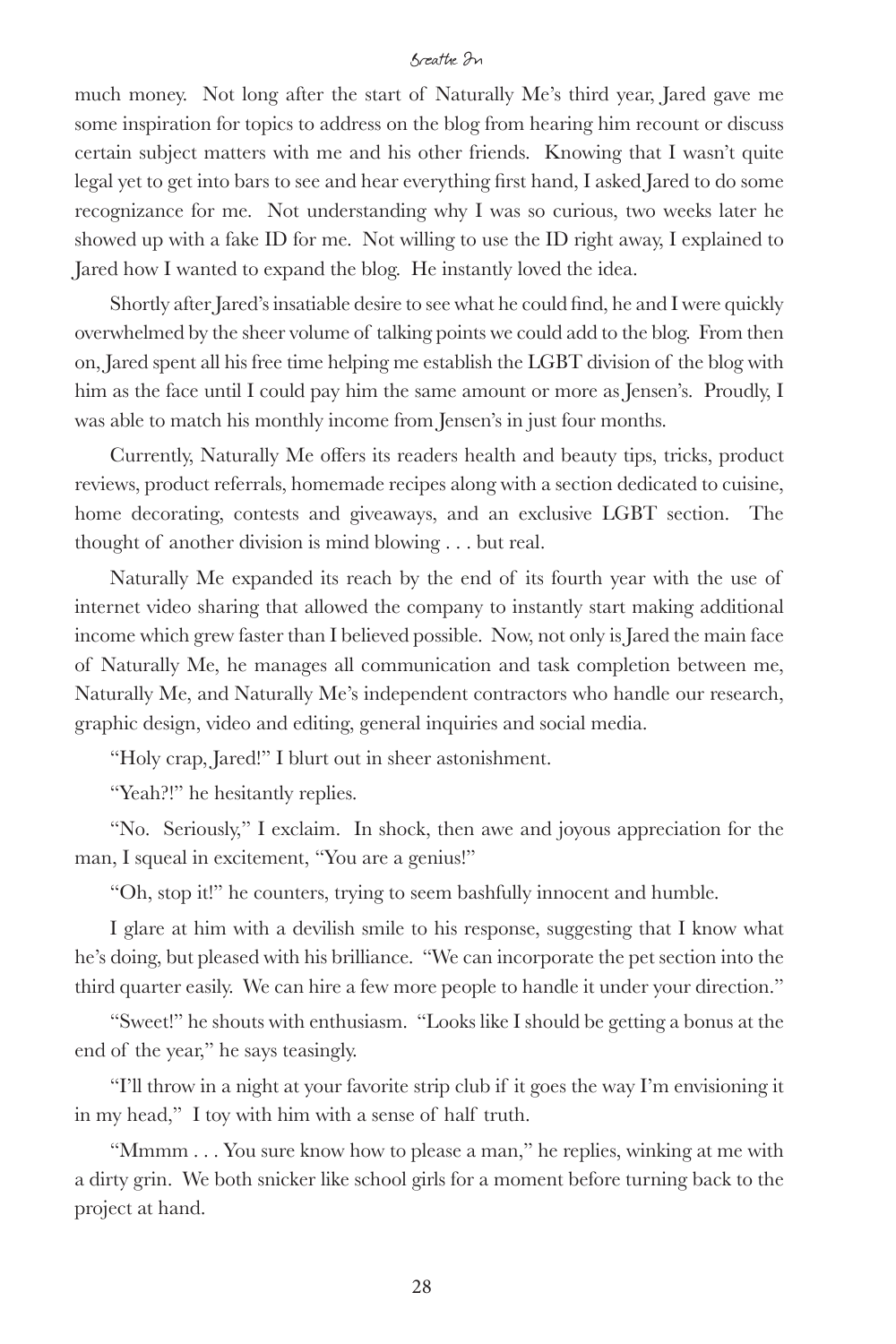Happy with our successful meeting and my true love and gratitude for my friend, I tell him, "I love you, Jared."

He looks at me quizzically for a second. Not sure where I'm going with this suddenly serious tone. He tries to brush it off lightly joking around, "Yeah, yeah. I know. I love you too, *Sex Kitten*."

"No. I'm serious."

He rarely sees the serious and openly emotional side of me, let alone the fact that I don't say those three words loosely to just anyone or in just any context. Appreciatively and affectionately, I smile and repeat myself, "I love you."

Respectfully, he pauses to take in this still unaccustomed moment. Jared, genuinely grateful for the moment, smiles and replies back, "I love you too, Emma." He leans over to embrace me.

We sit, reassuring each other for several minutes and start cracking up when Sadie decides to wedge herself between our arms and onto our laps. Sadie never misses a beat.

We continue hashing out the details for the third quarter's targets to include the pet division while sipping on tea and coffee. I leave Jared to his now coherent and animated concentration to fix him some breakfast. Surprisingly, I can hear his stomach grumble in protest to his second cup of coffee in demand for more sustenance.

A few hours later, content with our goals and objectives, we resolve to bring our business meeting to an end. Any in-person meetings after this will be brief to just review the progress of what's scheduled and the testing of any new products that have arrived, unless it's to just get together and hang out.

"I need to check the P.O. Box for deliveries," Jared admits. "I completely forgot to before coming here."

"That's fine. You were here really early," I reply, letting him off the hook.

He did come over much earlier than regular, two hours earlier.

"How about we check after going out for some lunch?" I suggest.

His eyes gleam with elation. Grinning and pleased, Jared puts his notes and iPad into his bag.

Before we head out the door, I turn off the music streaming from the Baroque classical music playlist on my computer that has been playing since just before I got into the shower. I am disappointed to hear my favorite song, Suite for Cello No. One in G Major by Johann Sebastian Bach, start playing. I almost hesitate to turn it off, but both Jared and I are hungry and need to get out.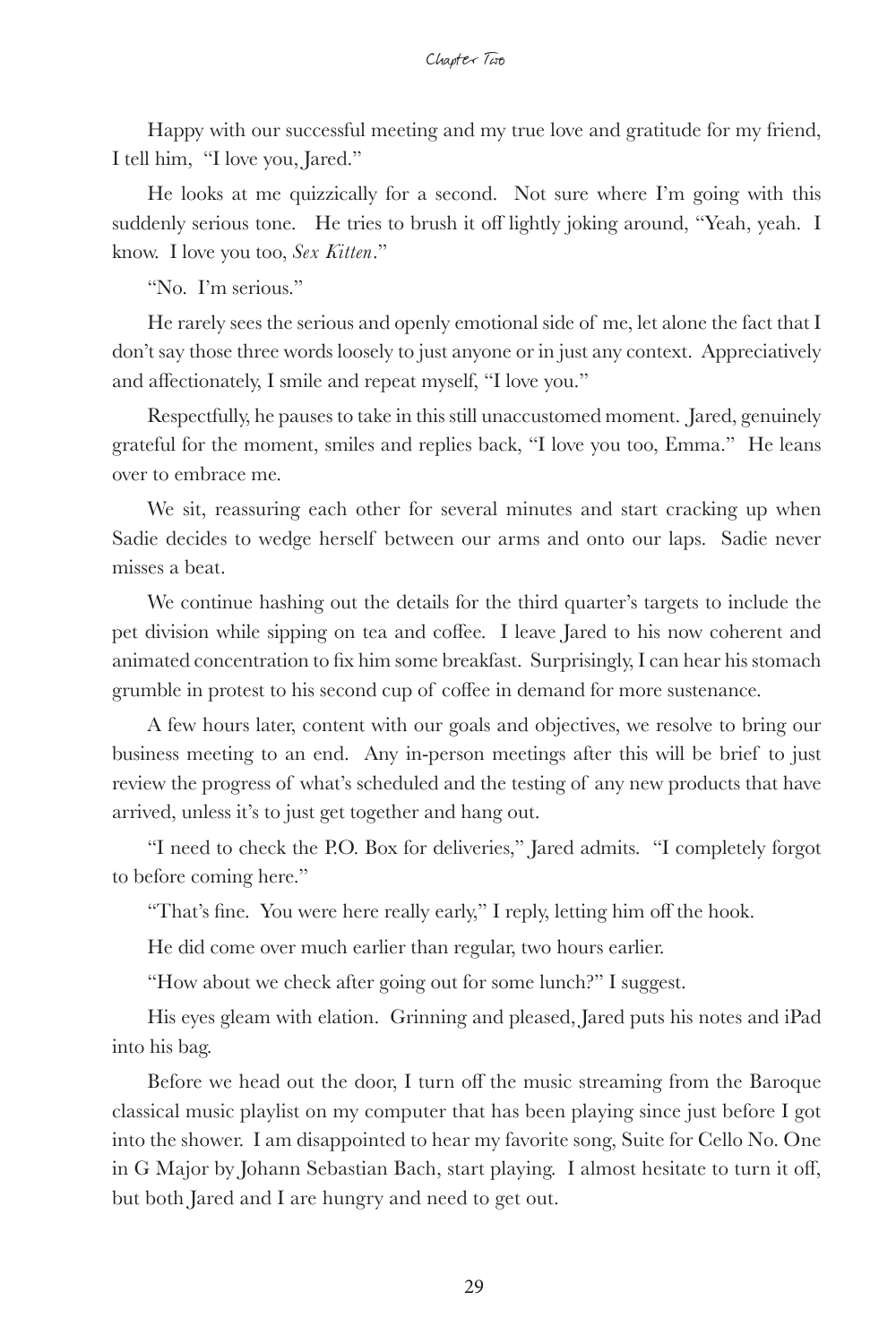If I were musically inclined, I would have learned cello or violin, but alas, I am not blessed with the ability to play. I can dance and follow any beat. Jared and I have taken dances lessons for practically every style of music, but my creative gifts and abilities are the visual arts. Though I can't play an instrument, I have always been able to pick up tones and notes, which help greatly with the variety of languages I speak other than English.

My parents wanted the best for me. They never forced their views, religious beliefs or their particularly desired topics of study. They made learning a game, and I loved it. Though we were never able to travel internationally, we wanted to learn as many languages as possible. Before the accident, I spoke fluent English, Spanish and French, and had four months into learning Mandarin. Each day of the week we would speak only in one dialect regardless if we stayed home all day or went out. It was funny to see people's faces when we spoke in a different language. We got the most looks when we spoke Spanish or Mandarin, but we didn't care.

"Where do you want to eat?" Jared asks as I pick up my purse, keys and hook Sadie's leash onto her collar.

"What are you in the mood for?" I answer with another question.

"Well . . ." he pauses for a second to decide.

Jared knows not to go back and forth with me on asking each other. It could take an hour before he caves in and chooses a place. I always win. As much as I like control, I know I'd be content with any restaurant he chooses.

"I want to go to Stinky Pete's."

Noticing his devilish smile, designed to get a specific response from me, I simply smile and nod.

"You sure?" he inquires, trying to get me to break.

"Sure. If that's where you want to eat," I reply with a relaxed grin.

He will not break me.

"You're no fun," he jokingly whines and sticks his tongue at me as I walk closer to him. "Besides, you know I can't stand their food either."

I smirk as he surrenders easily in defeat.

"Let's have Indian. What was the place we went to last time?" Jared questions. "Akbar?"

"Yep. That's the one. I loved that place. I think it's my favorite Indian restaurant in town." He closes the door behind Sadie and me.

Though most places in Pasadena have outdoor seating, which is used the majority of the year, Akbar does not. The restaurant is on a side road off Colorado Boulevard which makes dining there more quiet and less distracting. With Jared as the main face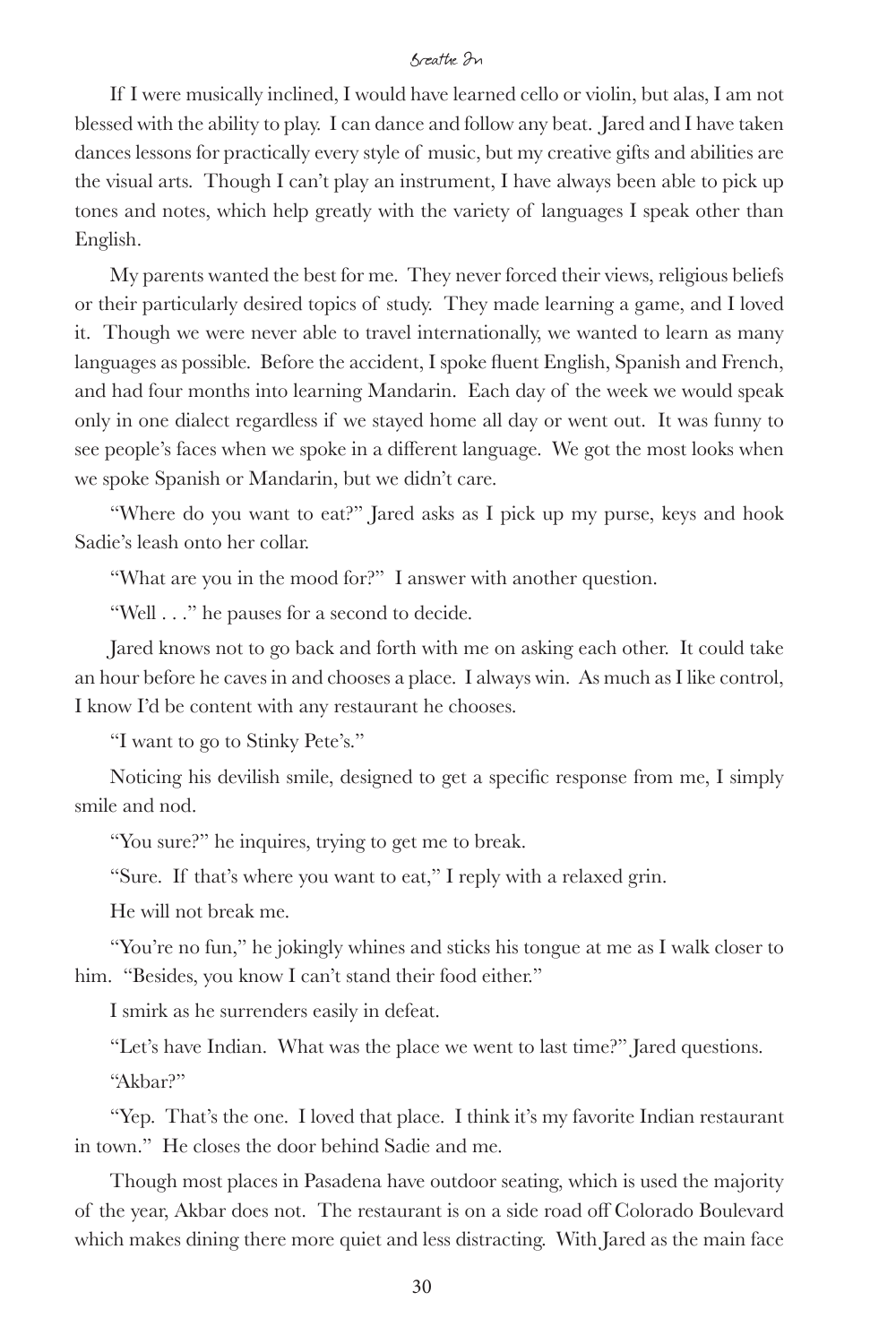of Naturally Me, we occasionally get interrupted at meals, especially if we are dining outside and he's not wearing sunglasses or a hat. My first name and face are used for the business as well, but I try to minimize how much my photo is posted. I don't enjoy being in the public eye as much. By bringing Sadie onboard, that may change.

Since we're bringing Sadie along for lunch, I grab her service dog vest to grant her access into the restaurant. Sadie is not a full-time service dog, but I did have her trained and certified so she can go anywhere with me. With the vest on, Sadie is accepted everywhere.

For our meal, Jared and I share several of my favorite dishes from Akbar. Since he can't remember what he had the last time, he asks me to order. Knowing he's hungry, that he can pile a fascinating amount of food into his belly, and that we have the rest of the day to enjoy each other's company, I chose to order a full three course meal.

To start, we treat our taste buds to samosa, mixed green katchumber and the kaske-badamjan. Jared rinses his food down with a glass of water and mango lassi. I just have water. About five minutes after we finish the appetizers, our waiter delivers us tandoori salmon, tandoori chicken, vegetable bhuna and a side of rice suffused with saffron. Jared takes photos of each dish with his cell phone and even has me take a few pictures of him posing to post on his social media for all his adoring fans to view.

As we eat, our conversation bounces around a myriad of topics, mostly memories of glorious excursions we've had together and many of them that included Maggie. We recount our clubbing days in WeHo and all the weird and eclectic types of people who would hit on all three of us. Jared would be hit on by every gay man, whereas Maggie and I would get hit on by the women. Maggie and I never minded being hit on by other women. We felt safe around them compared to men, especially me.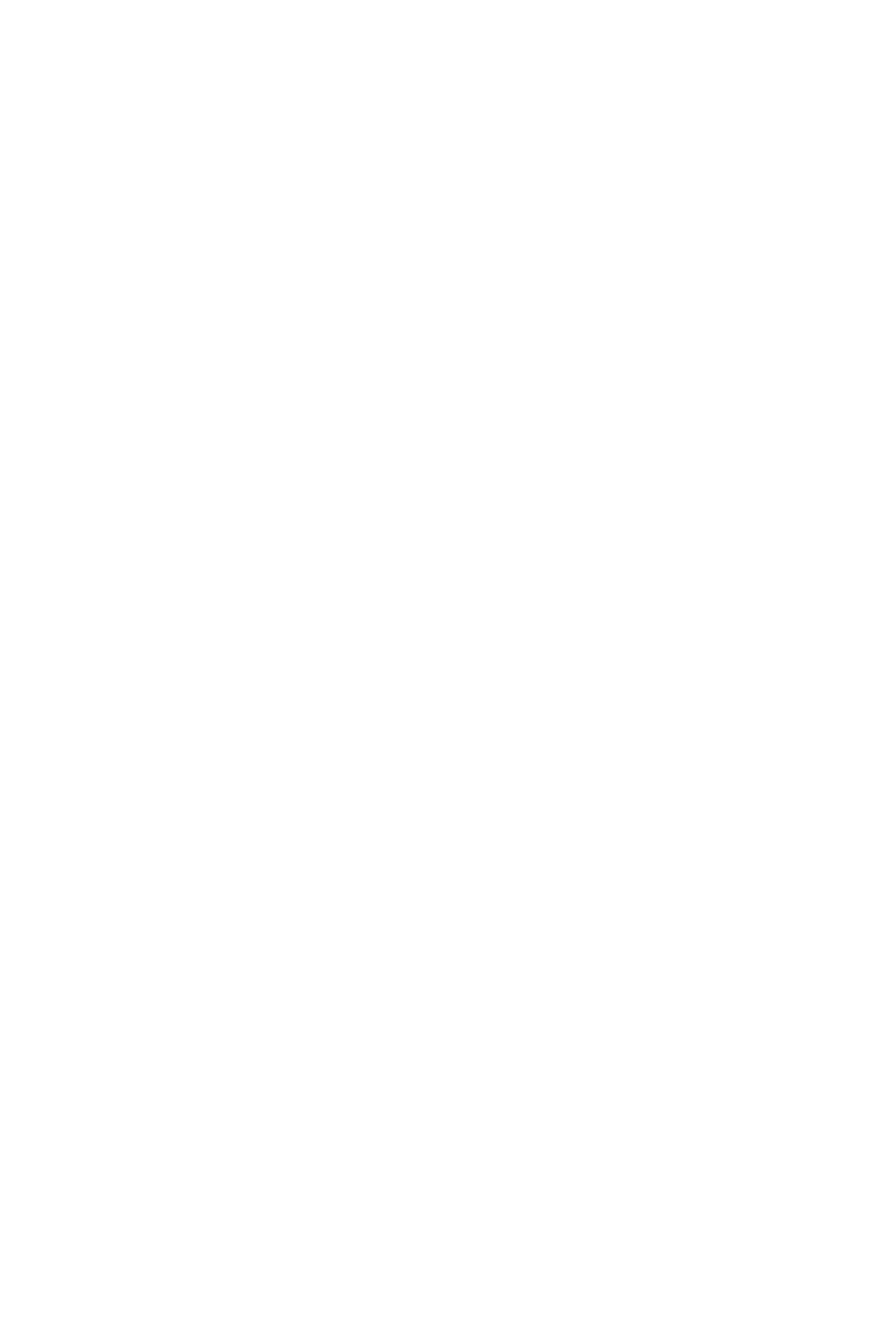# Three

fear of men, heterosexual men, came from my last night in New Jersey. After the accident, the State arranged for me to go into foster care once I was released from the hospital. I didn't have any family other than my parents; they were orphans too. I was in a daze when the whole process began. Eight days after waking up in the hospital, I was turned over to state custody. I would have been handed over sooner, but they were monitoring me to make sure I wasn't a danger to myself anymore. I was placed with a husband and wife who already had two foster girls. Brittany was seven and her sister, Leslie, was five. The State was apparently so bogged down with foster kids, that they weren't as picky with foster parents as they should have been. I had to share a room with the two girls. They slept in one bed and I slept in the other. Though I already was a high school graduate, the State and the foster parents insisted that I attend public school. I just figured they didn't really want to bother with me. The teachers were nice, but I was bored and depressed.

Two weeks into living with the foster family, I started taking care of Brittany and Leslie. Dean and Amber, the foster parents, if you can even call them that, wouldn't really bother with me or the girls. They both drank, were unemployed, watched TV the majority of the day, unless they went out, and it was clear that they were living off of the foster care money. I wondered if the social worker who placed me with them knew that Brittany and Leslie needed me.

I had stopped talking since the day I woke up in the hospital, but that didn't seem to hinder me assuming a motherly role for the two girls. They were young, sweet and never a handful. Since I wasn't really sleeping either, and I was up before the girls from the nightmares, it was easy to make sure they were dressed and fed before walking them to the elementary school which was right across the street from the high school. At the end of each school day, they would wait for me until my school was over. We'd walk home, do homework, and then I'd take them out to play for an hour before going inside to cook dinner. The brutal cold winter weather was much more palpable than the storms of Amber and Dean. After dinner, we'd play some more in our bedroom before I got them bathed and ready for bed. Since I didn't speak, the girls would pretend to read books and describe a different adventure each night from the pictures. They were even able to make me smile a few times.

Our daily morning and evening routine for the week spilled over into the weekends. I would take the girls out of the house for the whole day to avoid the foster parents' drunken fits and rages, which occurred daily. We didn't have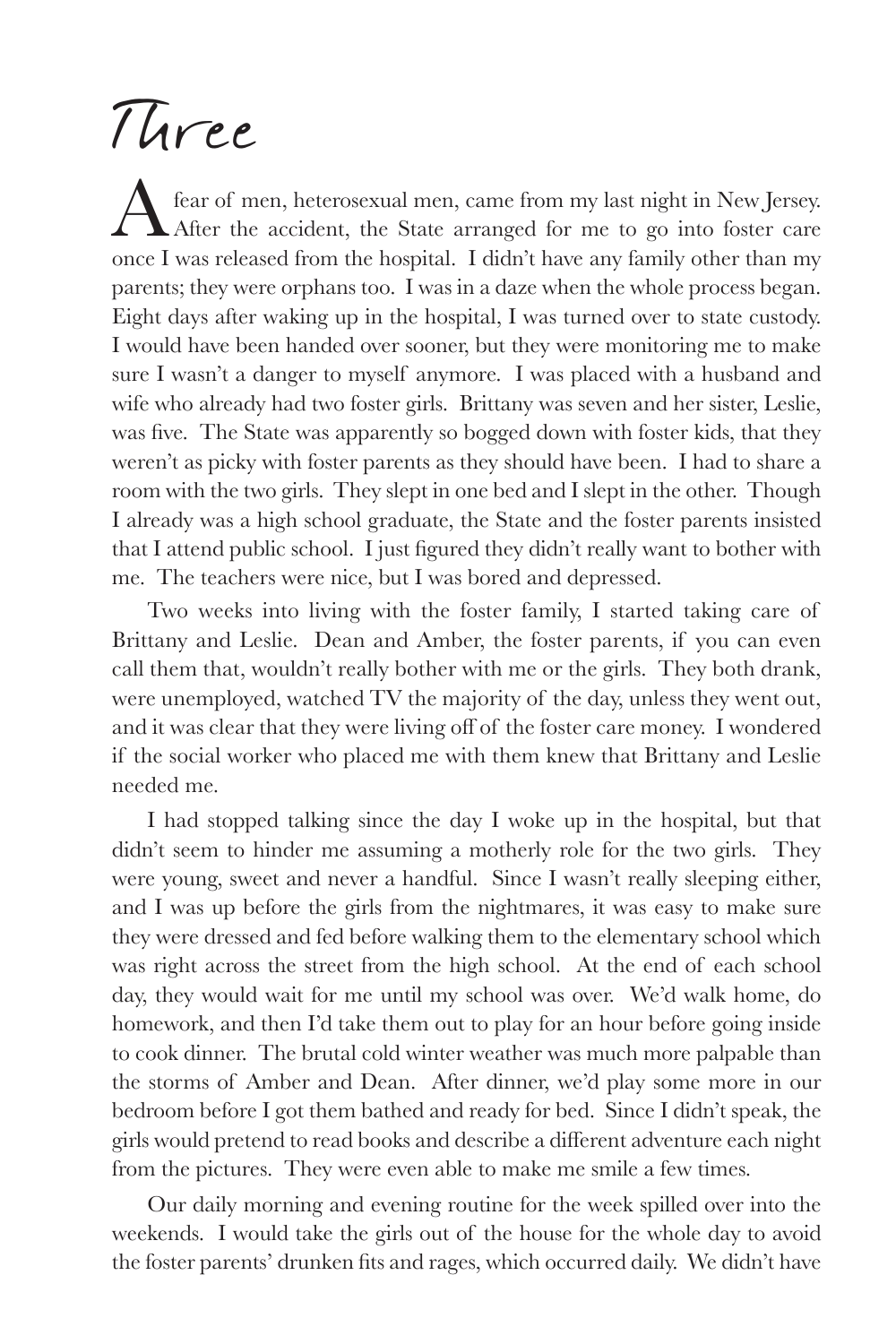any money, but we always had fun everywhere we went. I was determined to distract them and myself from the miserable house we lived in. Since the foster house was a brick row home in Hoboken, we did have some nearby places to go to other than the park when the days were too cold from the winter gloom. We'd venture around town going to the local bookstore and some of the shops on the block. One of the restaurant owners would invite us in to rest, warm up and even started giving the girls and myself food every time we visited. The owner, Martin, was even nice enough to invite us to the Christmas and New Year's feasts he and his wife would host in their home above the restaurant. I made sure we attended. It was a pleasant distraction. They even gave the girls and me a few gifts, mostly clothing, but we accepted graciously.

On one particularly dreary day, towards the end of January, Dean saw us in Martin's restaurant from across the street. He was picking up his weekly secret ration of liquor that he hid from Amber  $-I$  knew where he hid it. Spotting us in the window, he stormed into the restaurant shouting and cursing. Dean accused me of stealing money and sneaking the food we were eating as he grabbed me by my still injured right arm just below my shoulder — when I was released from the hospital, I never received any further care for my injuries. One of the restaurant staff members quickly ran to get the owner.

Martin intervened by placing himself between Dean and me. "She didn't steal money from you, Dean!" Martin shouted loud enough to make his point to Dean while trying not to scare Brittany and Leslie. "Get out of my restaurant. You are not welcome here. The girls are, but you aren't." Martin nodded to Conor who was behind the counter and Conor picked up the phone.

"Don't you tell me what to do," Dean's mouth slurred.

"I gave the girls the food. Let them be and go home," Martin insisted, taking a step closer to Dean.

"Who the hell do you think you are?" Dean blurted out with a breath that reeked of whiskey that I could smell even six feet away.

"This is my restaurant. Get out before I call the cops," Martin demanded.

"Fine, but they're coming with me," Dean barked as he reached to grab Leslie's left forearm, but Martin blocked him.

"No. I'll bring them home later after they are finished and you've calmed down," Martin sternly commanded.

Dean glared at Martin with rage. Suddenly, Dean went to strike him, but missed as Martin easily moved out of the way, causing Dean to fall to the floor.

I wondered if he saw the punch coming.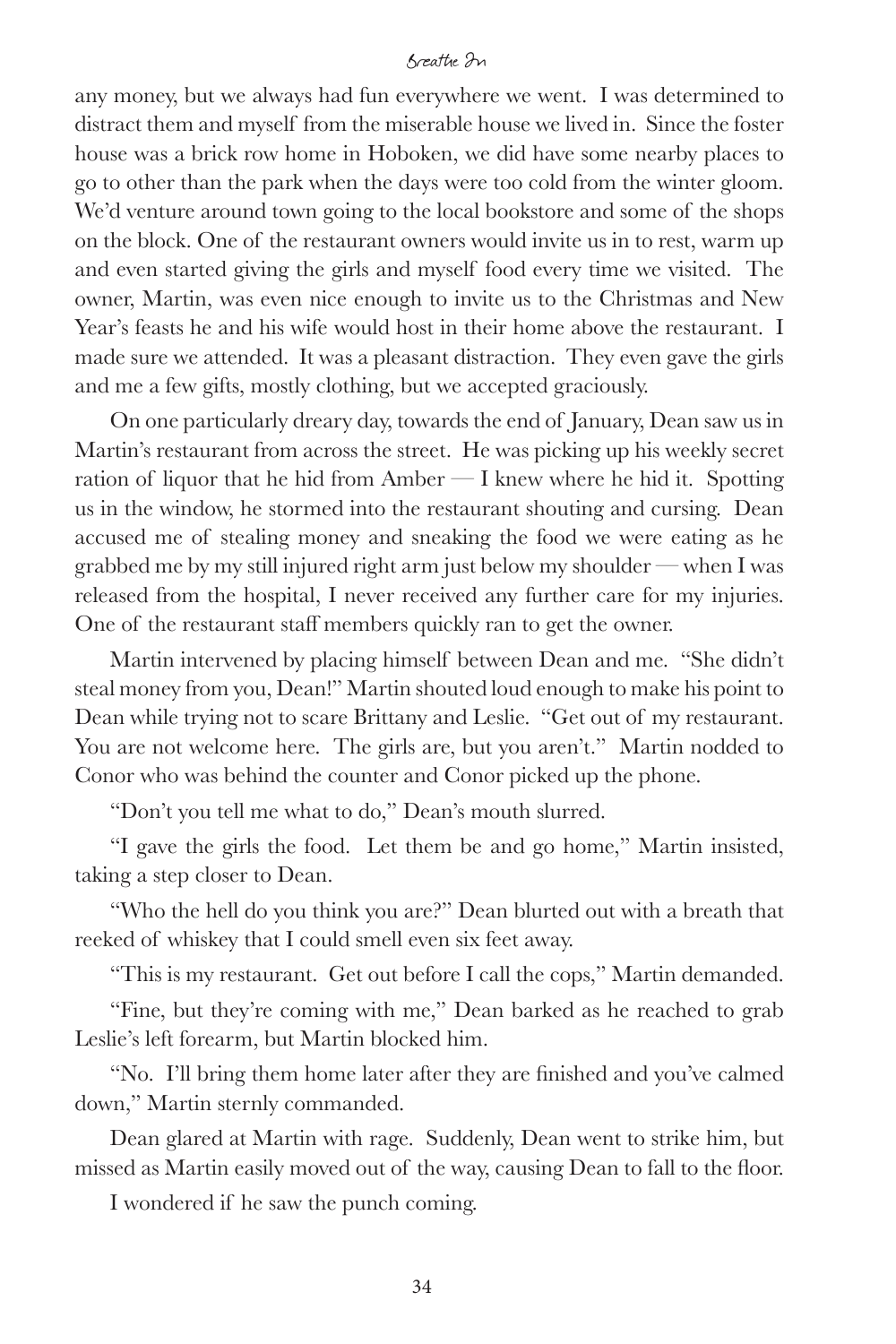#### Chapter Three

"That's it . . ." Dean muttered as he tried to stand up straight several times. He repeated his attempts to strike Martin; each time Martin ducked and Dean fell.

The police station wasn't far, so the police arrived just after one of the times Dean got to his feet, still stumbling from intoxication.

Once the police removed Dean, the girls huddled on my lap. Martin and Conor cooperated with the police and gave statements. The police tried to get me to talk, but Martin told them that I was mute. So instead, they just asked questions and I nodded or shook my head.

The girls and I finished eating slowly out of complete amazement and shock of what had just occurred. I cringed at the thought of what would happen when we got back to the house that evening. I prayed that they would keep Dean locked up until morning.

When Martin and his wife, Celia, dropped the girls and me off at the house, they parked the car and followed us in. The house was dark and empty. They hugged us goodbye and Celia gave me their phone number just in case anything should happen. I nodded my understanding and appreciation.

I picked up Brittany and Leslie and carried them upstairs. I knew they were exhausted and scared from what had happened with Dean, so I only had them change into their pajamas. Instead of tucking them into their bed, I climbed in and gestured for them to join me. I sat up against the wall as Brittany and Leslie fell asleep with their heads on the pillow I had placed across my lap. Nervous about Dean's state when he finally comes home, my eyes stared unblinking at the wall across the room.

The need to leave was evident  $-$  good thing I never really unpacked my stuff from my two bags when I first arrived. Once the girls were asleep, I quickly and quietly snuck out of their bed. I stuffed the rest of my things into one of the bags and took them both to the backyard. I strapped one to the front of the bike and left the other one on the ground next to it. It would be on my back when I was ready to leave. Then, I returned to girls. I couldn't just leave them home alone without any adult supervision, but I was scared.

The sound of a door being slammed roused me and my head jerked up. I blinked my eyes rapidly to clear them as I listened. I slowly crept off of the bed, trying not to stir the girls, but desperate to know who had arrived. I tipped toed to the door and cracked it open slightly. I heard Amber mumble something and my heart settled a little.

As I turned after shutting the door quietly, time stood still as a roaring sound got closer. Dean's boots stomped up the stairs as he took them two at a  $time - r$  is seen him do it a number of times to know the echo.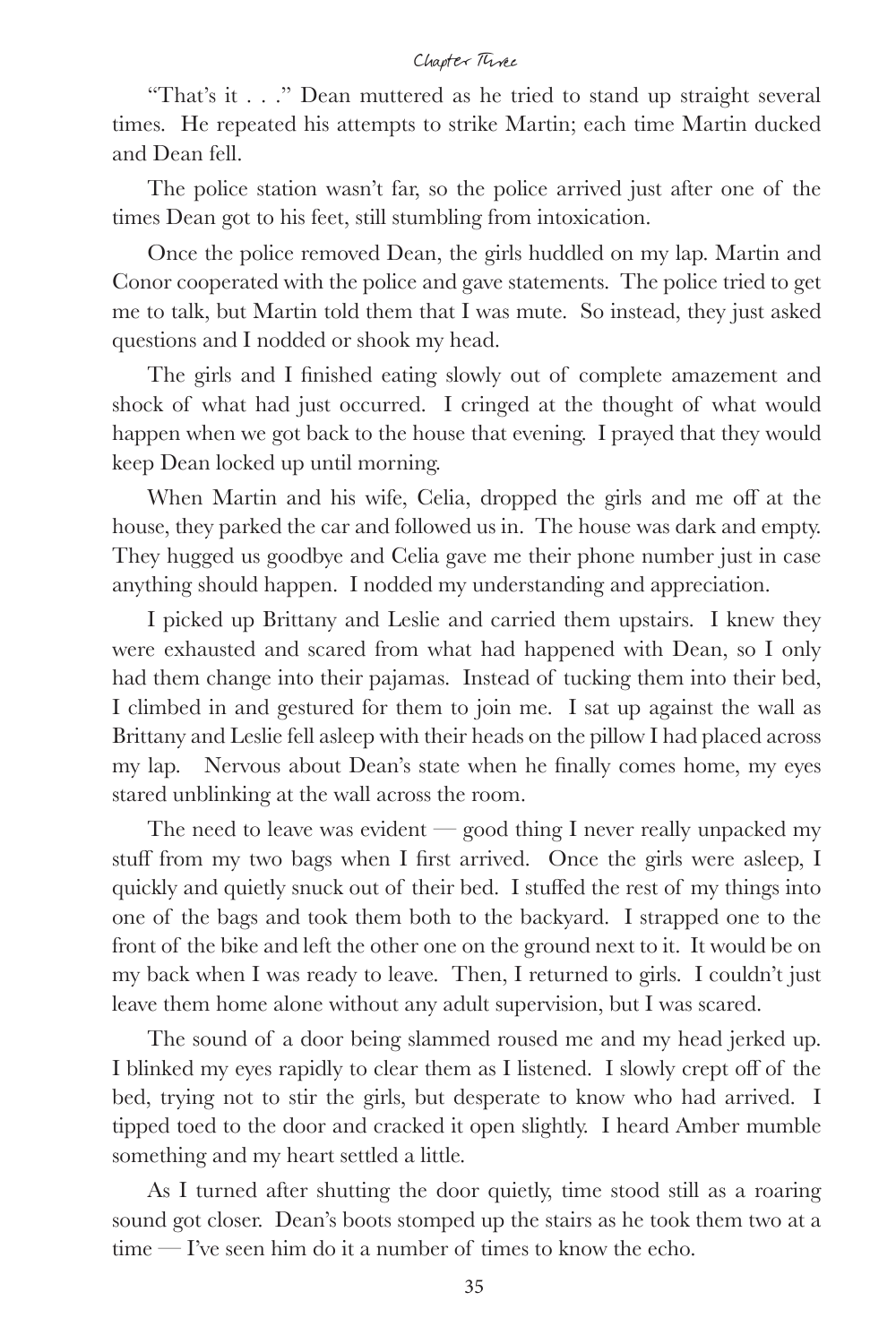"What the hell, Dean?" Amber shouted after him.

The door swung open just missing my back by a few inches, and before I was able to turn all the way around, his cold, rough hand was around my neck. My feet lifted slightly off the floor as he propelled my body into the bookcase behind me on the wall and held me there. My eyes, wide with fright, got even wider when the girls screamed in terror. Deans right arm hooked and caught me in my stomach. I clawed at his hand on my neck, gasping for air. Brittany suddenly jumped at his free hand as he swung back to give another excruciating blow. He flicked her off his arm like she was an ant, and during that brief moment of distraction, I was able to clip him in his groin with my right knee. Dean slumped to the floor wailing in pain.

Still gasping for air, I saw Amber standing in the doorway frozen and watching. I stumbled to Brittany to help her up when one of Dean's hands seized my right ankle and yanked it, swiping my feet out from under me. I fell onto my still injured right shoulder with a thunderous sound, just missing Brittany by an inch or two. The pain in my right arm subsided, most likely due to the rush of adrenaline coursing through my veins, as I quickly rolled and shoved my left foot into Dean's face.

I ran to the doorway and shoved Amber out of the way. She was still standing frozen like a statue. I stumbled downstairs to get the phone. Before dialing, my eyes were drawn to Amber's body that thudded heavily down the stairs followed by Dean staggering in delight. My eyes searched for things to throw at him as I pressed 9-1-1-send. I tossed the phone towards Amber's limp body at the base of the stairs just as Dean lurched for the wrist of that hand. Suddenly, pain exploded in my head. I was on my back on the floor. Dean towered over me and my eyes flickered to see Brittany grabbing the phone from behind him. Good, he didn't see her.

"You fucking bitch!" Dean howled at me. "You fucking bitch! I'm going to fucking kill you." Dean hovered over me as I tried to shake the dizziness from my aching head. We locked eyes and my body froze at the expression on his face. "But first . . ." a sinister voice oozed from his mouth. "I'm going to have a little fun with you."

As he lowered his body over mine, I scrambled to get away and kicked furiously at him, almost clipping him in his manhood again, but he deflected my attempts. He pinned both of my hands above my head with such force that I felt the rug burning my skin. I screamed out in horror.

"That's it. Scream. Fight. It will make this all that more enjoyable," he growled his intent.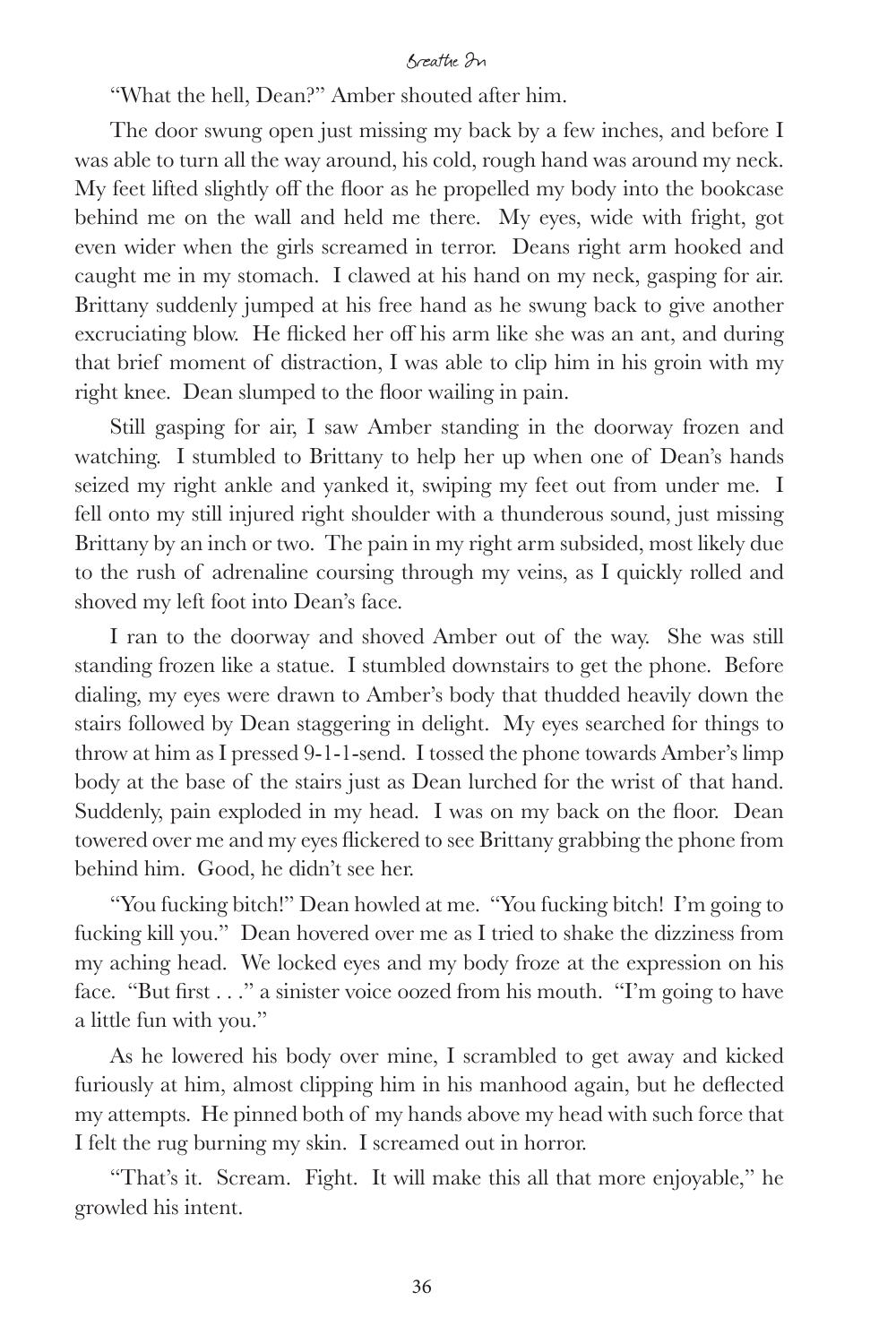#### Chapter Three

Trying to unbuckle his pants in his drunken stupor  $-$  Dean must have refueled himself after Amber bailed him out of jail — my left arm broke free and I jabbed my thumb into Dean's right eye. He yelped in pain as both of his hands shot to his eye. Feeling me scurry away, he swung his left arm as he tried to focus and find me with his only good eye. I swiftly kicked him again in the groin and down he went.

I took a few steps back to give myself distance from him as I plotted my next attack. Brittany caught my attention and nodded, waving to the phone as she and Leslie embraced each other. I nodded back. She pointed to the closet at Amber's back and my eyes lit up, remembering the baseball bat.

I grabbed the bat and handed the girls their coats and boots as I escorted them to the front door. I unlocked it for them to leave, but turned around abruptly when I heard Dean trying to crawl at us.

"Get back here, you bitch!" he grumbled,

I raised the wooden club above my head, poised to whip it down into the side of his skull.

"Emma?" Leslie uttered meekly.

I looked back pained, realizing that Brittany and Leslie were still in the house. Lowering the bat, I thrusted my foot into the side of Dean's head. He was out cold after that.

Compelled by a vengeful thought, I went over to Dean's hidden liquor stash and found eight bottles of whiskey, five bottles of tequila, and four and a half bottles of vodka along with several boxes of cigarettes. Dean doesn't  $smoke - I$  never saw him and never smelled it. Picking up one of the boxes, I was surprised to see wads of money stuffed in them. I opened one box all the way and it was packed full of one hundred dollar bills. I took all of the loose cigarette boxes and a full carton that were hidden at the bottom.

I rushed back to the girls who were still standing in the front door while Dean and Amber lay unmoving. Without saying a word, the girls knew my intentions and hugged me. I could hear the police cars in the distance and knew the clock was ticking for me to get away. I gave Brittany four of the six packs of money along with a piece of paper. Brittany hung up the phone on the police dispatch. I punched in the number for Martin and Celia and held it to her head.

"Martin," she said confirming more than questioning as the phone rang on the other end.

I nodded.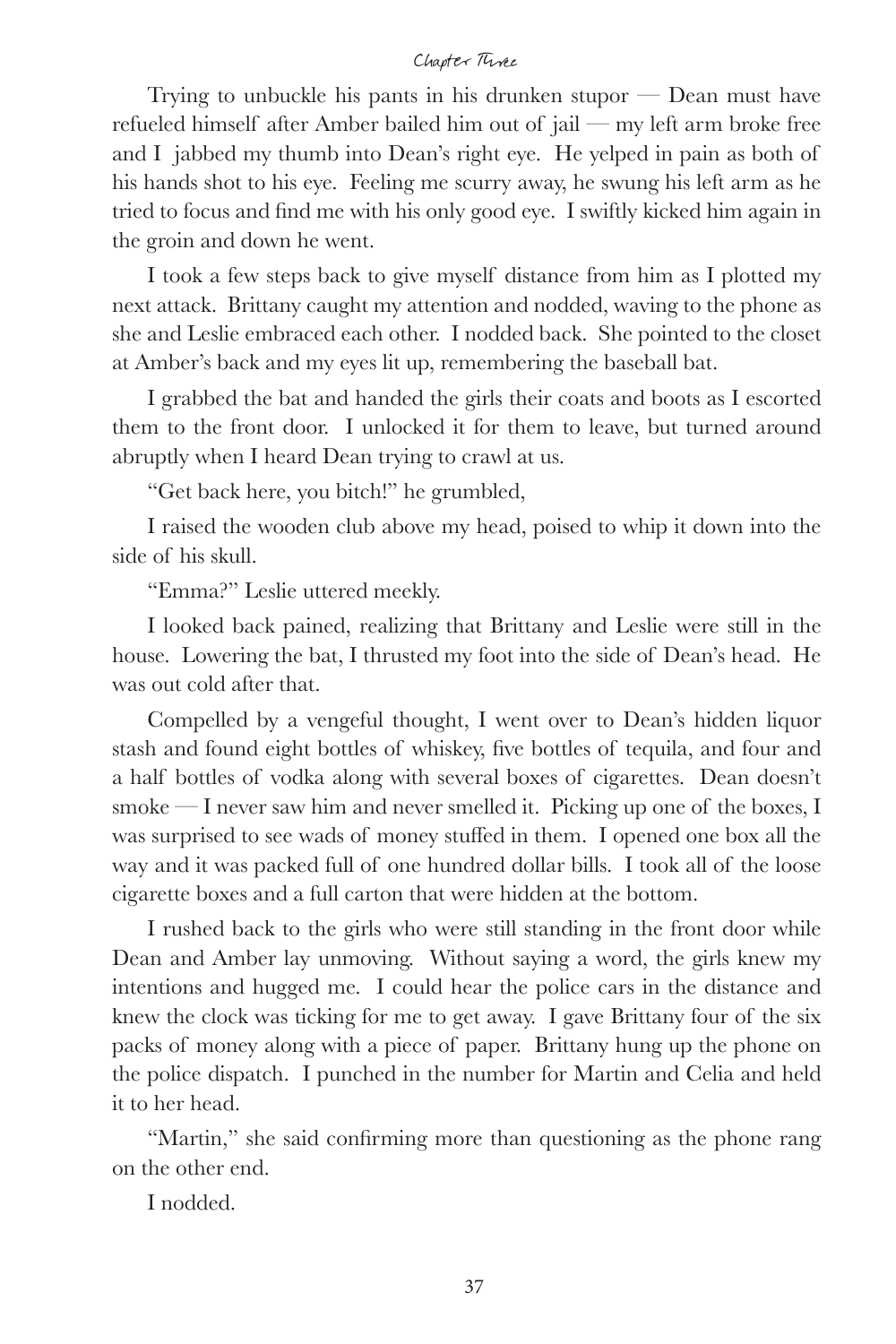We embraced and for the first time since the accident I spoke, "Take care of each other." They sobbed as I led them out front before I turned to leave; they probably knew we would never see each other again.

I snuck out the back to my bike after grabbing my coat from the closet. I hoped that the police would handle the situation at the house for the next few hours and not bother looking for me right away. With pain seeping back into my bones, I rode to the Hoboken train station, got on the arriving shuttle and rode it to Union City station near the home I grew up in. The neighborhood was dark and motionless at four o'clock in the morning and an empty feeling crept into my heart.

My house was lifeless when I found the spare key under the back step and unlocked the door to let myself in. Nothing had changed. Nothing had moved. The State hadn't done anything to it yet. Thank God.

I went into the house only to collect a few things. I knew that I couldn't stay. My eyes remained dry the entire time as I went throughout the house grabbing what I needed and wanted. I switched out some clothing, grabbed some non-perishable food from the kitchen and opened the safe my parents had hidden in the wall of the closet at the top of the stairs that no one would be able to find — unless you knew to look. The safe was there for emergencies. This was an emergency.

My parents weren't rich, but they were smart and they made sure to pass that on to me. There was ten thousand dollars cash, our social security cards, birth certificates, and even passports that we never got to use. I grabbed it all before fastening it closed again.

I left the house with nothing other than a few family pictures, a few of my mother's books, my laptop computer, Mom's first aid kit to help with my injuries, and never looked back as the door closed shut. A single tear found its way down my face that night, but it was the only one.

Still aching, I biked back to the train station that let me off eight blocks from the house. I knew I had to get away, far away, or else the State would thrust me into another questionable situation. This time, I rode to the Newark station and bought a one-way ticket to California. It was several hundred dollars more for a private room, but I didn't care. It was a small price considering the amount of money I had on hand. I stopped in the twenty-four hour convenience store that was across the street to pick up a few minor things before hiding in the restroom of the station until boarding to make sure I wouldn't be spotted just in case the police were looking for me. While in the restroom, I cleaned myself, used some of the stuff from my Mom's first aid kit and ate some of the food I had in the bag.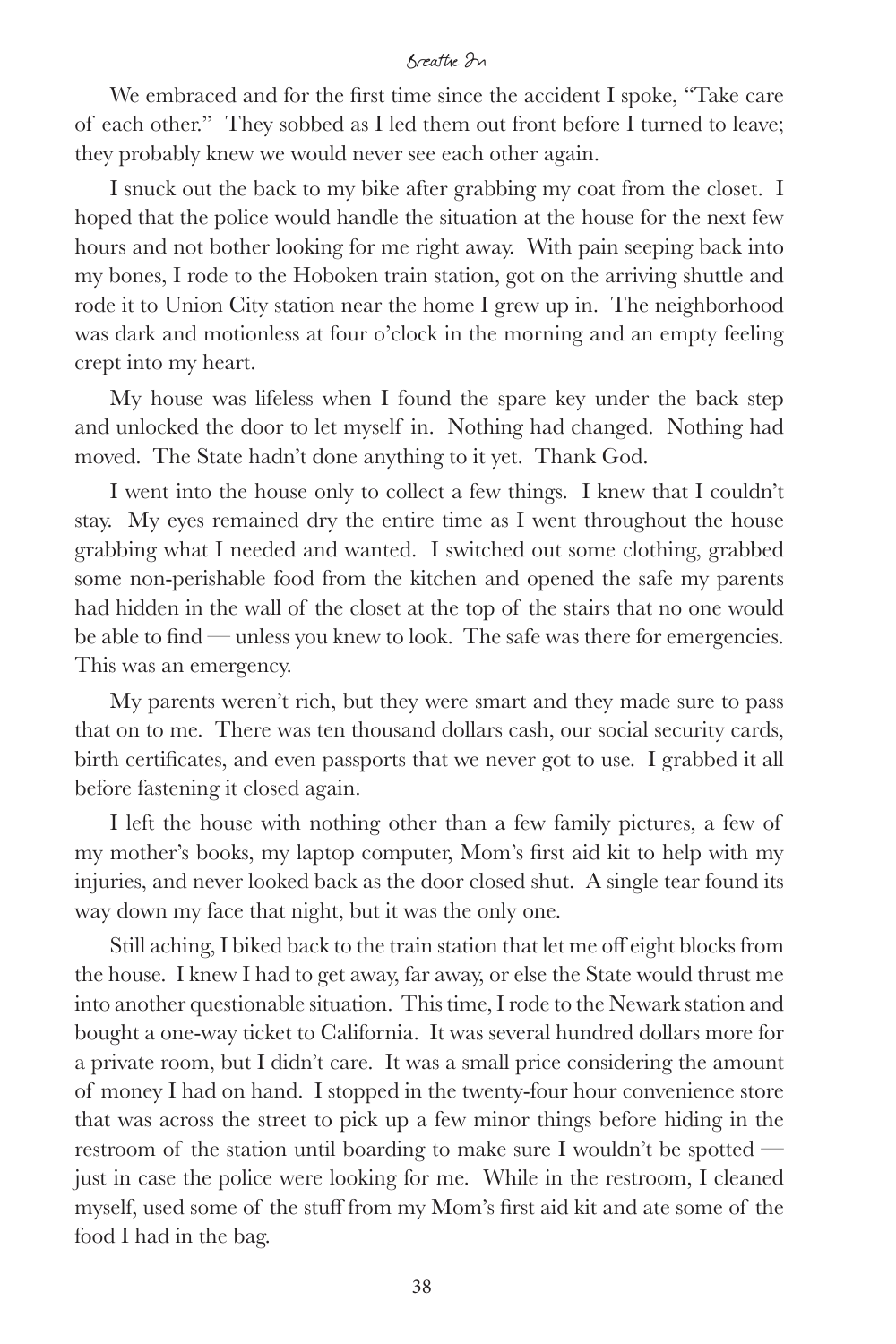#### Chapter Three

I looked in the mirror and knew that another step needed to be taken before leaving the restroom, using the materials I purchased from the convince store. When I finally stepped out to board the train, my naturally dirty blond hair that flowed just below the middle of my back was now jet black and shoulder length. I blended with the small group of passengers easily. The sling for my injured right arm would stay hidden under my jacket until I got to my private cabin.

The journey went smoothly. I stayed in my cabin for most of the ride across the country, only exiting my accommodations to eat a few times or use the restroom. After my first round of sleep and food, I counted the money Dean had hidden in the cigarette cartons several times. I was shocked to find out that I had nineteen thousand, four hundred and seventy-eight dollars total, including the ten thousand I had gotten from my parent's safe. I rolled up the majority of the money in small wads and hid them inside my bike frame. No need to have that much exposed. The cash would buy me time to find a place to stay and get a job. Unable to sleep consistently for the rest of the trip, eating or reading became my main distraction while awake.

A weight was lifted from my heart and gut when I stepped off the train and breathed in the sunny, cool air of California. Though I didn't know where to go or what to do at the moment, I didn't care. I felt free.

That's when I met the man that sits before me today, sharing with me this wonderful meal, this wonderful moment. He is not just a friend. He has become family. He has become my brother. Other than my parents, he and Maggie are the only two people who truly have my heart  $-$  and who could break it.

Before heading back to my apartment after lunch, Jared and I decide to walk Colorado Boulevard to do some shopping instead of going to the P.O. Box right away. We take a break on Miller Alley to get some gelati and to give Sadie some more water and a little snack before resuming our stroll. We both find a few cute items in Banana Republic and J. Crew that are on sale. We figure we owe ourselves a little shopping spree after our successful morning. Jared complains at the lack of accommodations Kate Spade has for gay men before continuing on.

Our last stop is at Tiffany's. I'm not a big jewelry kind of girl, but all that sparkle is sure fun to drool over. They do have a beautiful pair of ruby studded earrings that I decide to purchase. I convince the salesman to give me a good discount by flirting with him. Jared tries to sell me on the ruby teardrop set that are encrusted with diamonds, but I politely decline. I may have money, but I never go anywhere that would warrant wearing those gorgeous accessories.